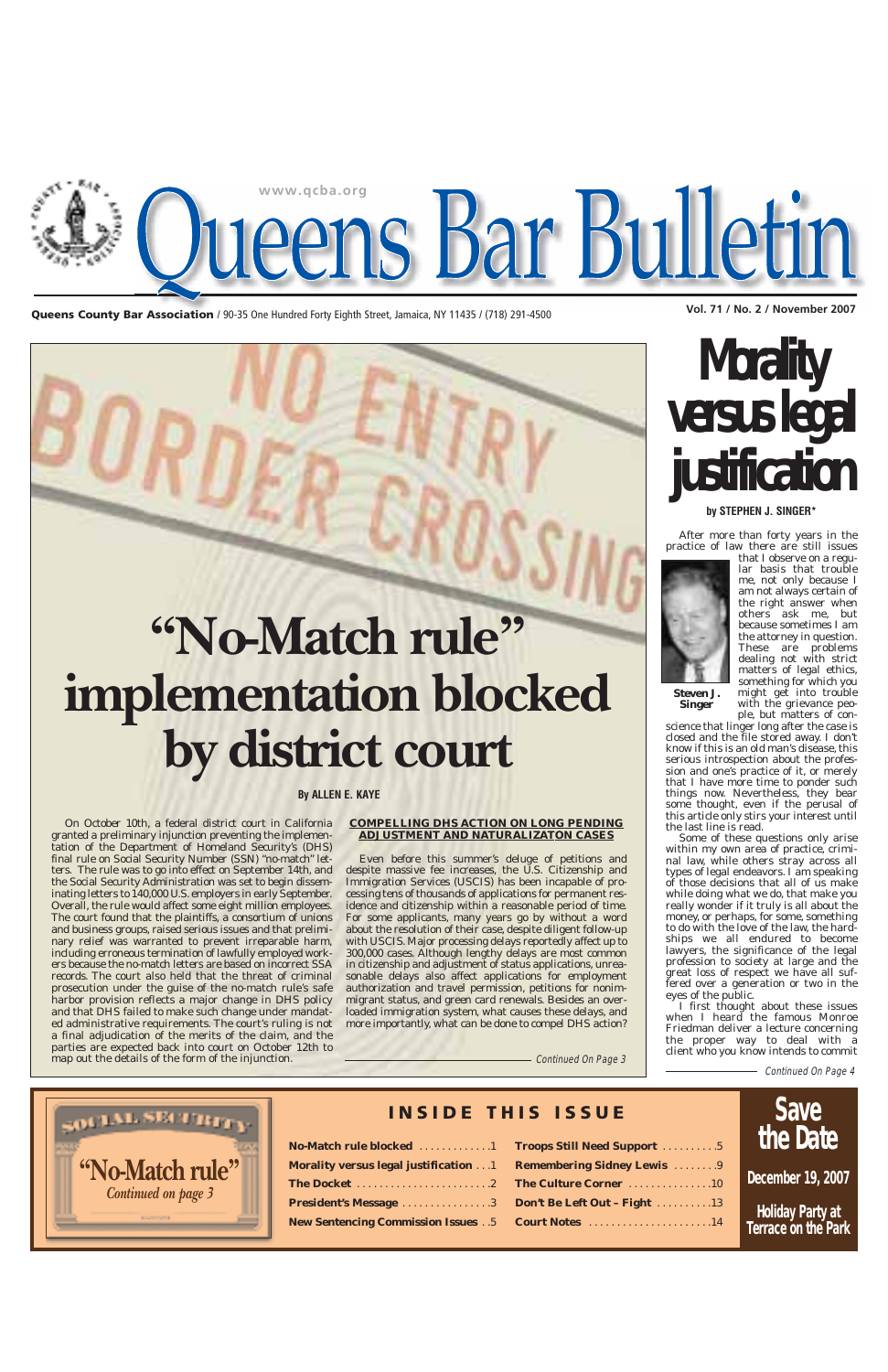As always, I welcome members old and new to send articles, poems, articles of interest and your comments for our newspaper. Kindly send all of your material to the undersigned care of the Queens County Bar Association or to my e-mail address, lnizin@aol.com.

Naresh M. Gehi Frank Guzman Elizabeth A. Hastings Robert David Kalish Thomas Arthur Kenniff Faith Sarah Lovell Darius Adam Marzec

Michael Mouzakitis Joseph N. Obiora Steven Marc Raiser Susan E. Rizos Dhrita Kumar Sinha Adolfo Villeta Dafna Ziss

#### N E W M EMBERS

#### N ECROLOGY

Francis J. O'Donnell





### THE DOCKET... **WE EDITOR'S NOTE...**

**Les Nizin**

### **2007 - 2008 Officers and Board of Managers of the Queens County Bar Association**

### **DAVID LOUIS COHEN - President STEVEN S. ORLOW - President-Elect GUY R.VITACCO, JR. - Vice President RICHARD MICHAEL GUTIERREZ - Secretary CHANWOO LEE - Treasurer**

**Arthur N. Terranova . . . Executive Director Queens Bar Bulletin EDITOR - LESLIE S. NIZIN**

**November 2007** Thursday, November 1 Commercial Leasing –

Monday, November 5 CLARO Volunteer Seminar<br>Tuesday, November 13 Academy of Law Series Part Wednesday, November 14 Monday, November 19 Stated Meeting<br>Wednesday, November 28 No Fault Update Wednesday, November 28

*Presented & Sponsored by Judicial Title* Academy of Law Series Part 4<br>Landlord & Tenant Update

Thursday, December 19 Holiday Party Terrace on the Park

Stated Meeting - Tentative

CPLR Evidence Update

Associate Editors - Paul E. Kerson, Michael Goldsmith and Peter Carrozzo

**Class of 2008** Paul E. Kerson Gary Francis Miret Joseph John Risi, Jr. Steven Wimpfheimer James J. Wrynn

**February 2008** Monday, February 25 Stated Meeting<br>
Thursday, February 28 CPLR Evidence

> **Class of 2009** Joseph F. DeFelice George J. Nashak, Jr. Jerome D. Patterson Nelson E. Timken

**March 2008** Wednesday, March 5 Family Law Seminar

Wednesday, March 26 Basic Criminal Law Part 1 Monday, March 31 Past Presidents and Golden Jubilarians Night

Wednesday, April 2 Basic Criminal Law Part 2<br>Wednesday, April 9 Civil Court Seminar Civil Court Seminar Wednesday, April 16 Equitable Distribution Update

> **Class of 2010** Gregory J. Brown Joseph Carola, III John Robert Dietz Mona Haas Carmen Velasquez

Thursday, May 1 Annual Dinner and Installation of Officers

being the official notice of the meetings and programs listed below, which, unless otherwise noted, will be held at the Bar Association Building, 90-35 148 Street, Jamaica, New York. More information and any changes will be made available to members via written notice and brochures. Questions? Please call (718) 291-4500

#### **PLEASE NOTE:**

The Queens County Bar Association has been certified by the NYS Continuing Legal Education Board as an Accredited Legal Education Provider in the State of New York.

#### **2007 Fall CLE Seminar & Event Listing**

**December 2007** Wednesday, December 12 UM/SUM Update

**January 2008**

If you are considering or already accept credit cards in your practice, we encourage you to confirm that your program is competitive and can properly processes transactions. Call for a no obligation consultation with our partner Affiniscape Merchant Solutions, 800.376.0950 or click here for more information!

**April 2008** Monday, April 14 Judiciary Night

**May 2008**

Queens Bar Bulletin (USPS No. 0048-6302) is published monthly, except June, July, August, and September by Long Island Business News, 2150 Smithtown Ave., Suite 7, Ronkonkoma, NY 11779-7358, under the auspices of the Queens County Bar Association. Entered as periodical postage paid at the Post Office at Jamaica, New York and additional mailing offices under the Act of Congress. Postmaster send address changes to the Queens County Bar Association, 90-35 148th Street, Jamaica, NY 11435.

*Send letters and editoral copy to: Queens Bar Bulletin, 90-35 148th Street, Jamaica, New York 11435.*

*Editor's Note: Articles appearing in the Queens Bar Bulletin represent the views of the respective authors and do not necessarily carry the endorsement of the Association, the Board of Managers, or the Editorial Board of the Queens Bar Bulletin.*

**Published by Long Island Commercial Review, (631) 737-1700; Fax: (631) 737-1890 Publisher** John L. Kominicki **Production Manager** Kerri Cettel **Associate Publisher / Director of Advertising** Kathleen Gobos **Custom Publications Manager** Ken Kroncke **Account Executive** Shirley Bracken **Classified Sales** Joe Parrino

#### **A New Member Benefit from Queens County Bar Association**

QCBA recently selected a credit card program that is specifically designed for law firms and sole practitioners. QCBA members receive reduced processing rates and multiple features built to properly process client-attorney transactions. Opening a Law Firm Merchant Account is easy and helps your practice.

- -**Safeguard and segregate client funds.**
- -**Properly process retainers.**
- -**Attract clients and win business.**
- -**Improve cash flow and reduce collections.**



With a Law Firm Merchant Account credit cards that are accepted for retainers are deposited into your trust account while processing fees are paid from the operating account to avoid the commingling of client funds.

#### LAWYERS ASSISTANCE COMMITTEE

The Queens County Bar Association (QCBA) provides free confidential assistance to attorneys, judges, law students and their families struggling with alcohol and substance abuse, depression, stress, burnout, career concerns and other issues that affect quality of life, personally and/or professionally.

QCBA Lawyers Assistance Committee (LAC) offers consultation, assessment, counseling, intervention, education, referral and peer support.

*All communication with QCBA LAC staff and volunteers are completely confidential. Confidentiality is privileged and assured under Section 499 of the Judiciary laws as amended by the Chapter 327 of the laws of 1993.*

If you or someone you know is having a problem, we can help. To learn more, contact QCBA LAC for a confidential conversation.

> *Lawyers Assistance Committee Confidential Helpline 718-307-7828*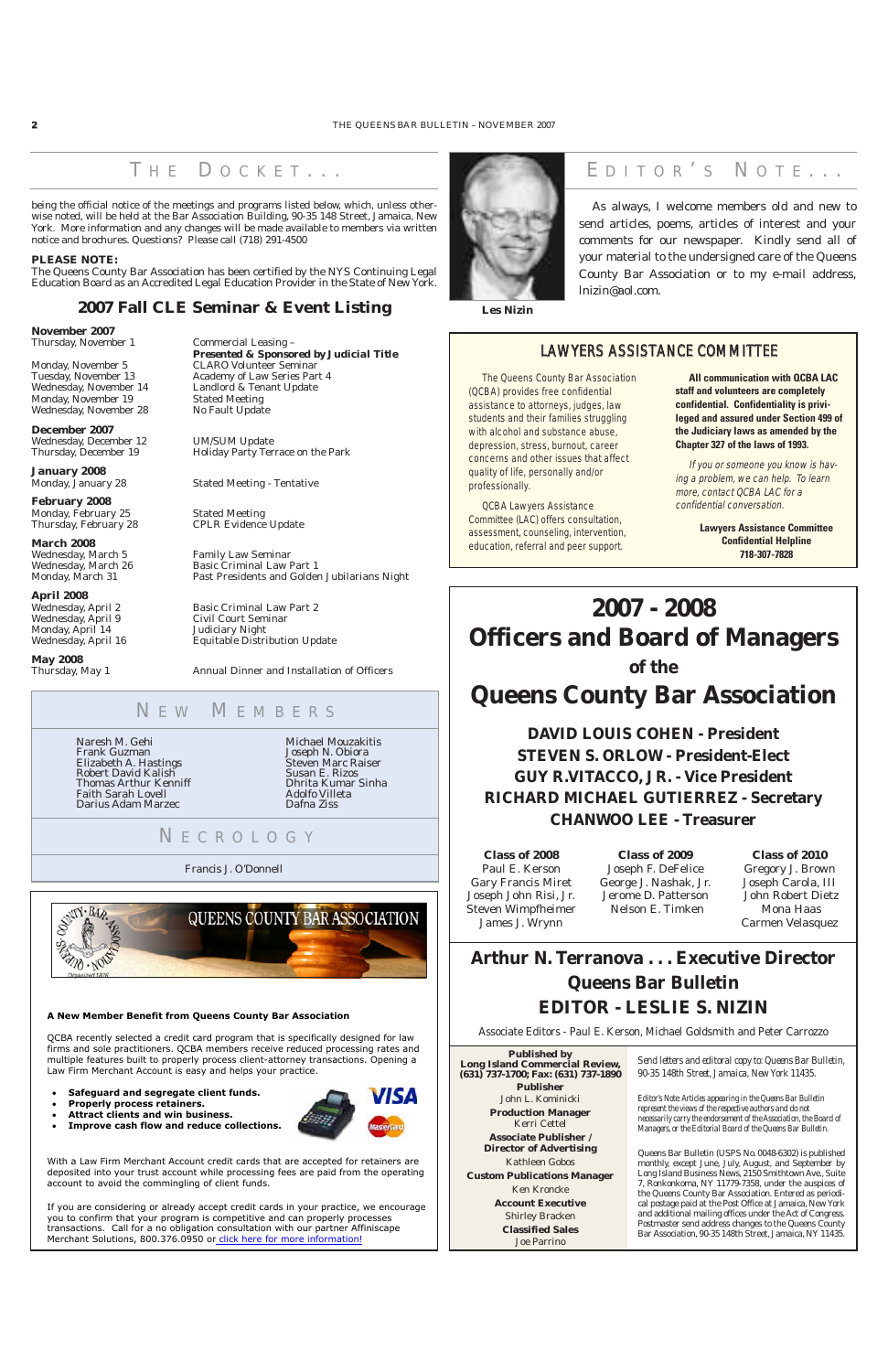The QCBA year has gotten off to a very busy and productive start. Our first Stated Meeting the Annual Court of Appeals Update was a resounding success. More than 200 lawyers and judges attended and we were all treated to an informative lecture on Recent Developments in the Law. Those of us who stayed for dinner had a wonderful time eating, drinking and "schmoozing." In the future, I highly recom-

mend that you attend the "fun" part of our meetings. The opportunity to socialize with members of the bench and bar is one of the most important aspects of bar association membership. We all can benefit from this networking opportunity.

us for California. Our

Executive Director, Arthur Terranova and the office staff, especially Sasha Khan have managed to fill the void and our CLE calendar is as full as ever. We have numerous evening and lunch time programs available on a wide range of topics. Please utilize this resource to satisfy your mandatory CLE

As was noted in our last bulletin our CLE coordinator, Catherine Dolginko left functions is keeping the lines of commu-



requirements. If you are not receiving our email notifications as to upcoming programs, please contact the office and provide your current email address. If you are still electronically challenged, we will mail you the flyers.

One of the QCBA's most important

nication open between the bench and the bar. To that end we have scheduled open meetings with the Administrative Judges of the Criminal and Civil Terms of the Supreme Court and the Supervising Judges of the Criminal and Civil Courts. Your presence and participation in these events goes a long way to ensure that the lot of the practicing lawyers in Queens is as good as it can be. In addition, if specific issues or problems are brought to our attention, we can refer them to the Judicial Relations Committee, or raise them in my regularly scheduled meetings with our Administrative and/or Supervising Judges.

Our Elder Law Committee, under the leadership of John Dietz, is working on the creation of a Family Fiduciary Registry. This would be a list of highly qualified fiduciaries who have not only completed OCA's minimum requirements, but have also completed a series of courses to be given by the QCBA. These individuals would then be eligible to be selected by the family of an incapacitated person as the Court appointed fiduciary. As soon as this program is finalized, details will be sent to our members and published in the Bulletin.

I am sure that we all were quite pleased with the new format of our Bulletin. I for one was shocked that I could actually see who was in the photos. Our Editor, Les Nizin, and our Executive Director, Arthur Terranova, deserve our thanks for all the hard work that went into the selection of our new publisher. Our Directory will be out in January. In addition to the print version, we are working hard to have it available on our website.

As always, you can reach me at dlccrimlaw@aol.com., or by calling the QCBA. ■

**David Cohen**

Most USCIS processing delays result from so-called "background checks." These checks, which are distinct from fingerprint checks for a criminal history, match up names and dates of births of applicants with Federal Bureau of Investigation (FBI) databases, which, in turn, link up with other governmental databases. Often the background check will reveal the existence of a government record or "hit," even a benign hit, which must be investigated to determine if it presents information relevant to the adjudication of the application. Delays are sometimes caused for other reasons, including misplaced or simply neglected files. During this time, the USCIS informs the applicant that his or her case is pending background checks, or offers excuses, and advises that nothing can be done.

Something can, however, be done. Many applicants are turning to the federal courts to assert their right to a reasonable period of adjudication through a writ of mandamus, a type of lawsuit to compel government officials to act on their case. Many adjustment of status and naturalization applicants have succeeded in forcing the USCIS to adjudicate long pending cases. A writ of mandamus is not a request that the application be approved, but simply that the application be adjudicated. Approvable cases often are approved by USCIS after a writ of mandamus is filed. Once this occurs, the lawsuit is dismissed by agreement.

In the citizenship context, there is a separate legal action known as a "Section 1447(b) action," a provision of law that requires USCIS to decide applications for citizenship within 120 days of the examination. "Examination" generally has been held by the courts to be synonymous with the naturalization interview, although a minority of courts have held that "examination" refers to the entire process of deciding a naturalization application. The law gives applicants a right to ask a federal court to decide or to order USCIS to decide an application 120 days after the USCIS interview. Often the filing of a 1447(b) action will result in prompt adjudication of the naturalization application. However, like a mandamus cases, it is essential that the applicant's eligibility for naturalization be carefully evaluated before filing a 1447(b) action, as the government can and often does elect to oppose the court's intervention and will fight applications where it does not believe naturalization is warranted.

Maggio & Kattar's litigation practice group has filed dozens of mandamus and 1447(b) actions to compel adjudications for our clients, with excellent results. For more detailed information, please see the recent article on writs of mandamus and Section 1447(b) actions by Andres Benach posted on our web site.

#### **MASSIVE ADJUSTMENT OF STATUS FILINGS MEANS MAS-SIVE PROCESSING VOLATILITY**

With 320,000 adjustment of status applications and related employment authorization and travel document applications received by USCIS just this summer, in addition to huge numbers of other applications filed in advance of the July 13th fee increase, USCIS is experiencing tremendous "inventory overload." Consequently and significantly, USCIS has been unable to keep pace with receipting. Wide variations exist, and it is not uncommon for applicants who submitted cases early in July to have not yet received formal USCIS notification that their case has been received. Because USCIS is required by regulation to adjudicate employment authorization applications within 90 days, it will prioritize receipting adjustment cases and related employment authorization (EADs) and travel documents (advance parole applications). The ripple effect is likely to mean that the receipting and processing of naturalization applications will be delayed, among others. Reportedly, hundreds of thousands of naturalization applications alone were filed this summer to avoid the higher fees.

Going forward, what changes will USCIS make to avoid a repeat of the summer's chain of events? For starters, USCIS has informally announced that it is now not in any great hurry to finalize and roll out its planned green card replacement program, realizing that it must be in a better position to handle the volume, as well as tackle in advance issues addressing expiration of cards, validity periods, LPR eligibility, and other concerns. It is estimated that some 700,000 people will be affected. USCIS also is evaluating the mechanics of the H-1B application process, reviewing how it will handle on April 1, 2008 what is expected to be three times as many applications as there are visas. And, on a fast track, is a regulation to eliminate the requirement that an H or L with a pending adjustment application be in possession of an adjustment receipt notice in order to travel and be readmitted.

#### **NOVEMBER IMMIGRANT VISA NUMBERS - EMPLOYMENT-BASED VISAS SHOW NO MOVEMENT FROM OCTOBER**

Citing the need to determine what the impact of the summer forward movement of cut-off dates will have on demand, the Department of State's (DOS) November Visa Bulletin shows no forward movement of the employmentbased immigrant visas from October where those categories that historically have been backlogged continue to have long waits and those historically "current" reflect visa availability. Those fortunate to qualify as priority workers (first preference) and members of the professions holding advanced degrees or exceptional ability foreign workers (second preference) are able to file employment-based immigrant visa applications and adjust their status, as they were in October despite predictions in September that these too may become backlogged. Nationals from China and India in the second preference category, however, with priority dates later than January 1, 2006 and April 1, 2004, respectively, still must wait. Immigrant visas for investors also are available. The cut-off date for skilled workers and professionals for all chargeability and the Philippines, however, is August 1, 2002, or where the cut off was almost a year ago. (For India and Mexico, the cut-off date is April 22, 2001; for China, September 1, 2001.) Other workers still have a long, six-year wait, as the priority date remains October 1, 2001.

While waits of five and ten or more years in some categories on the familybased side are considered relatively short especially when compared to 15 plus year waits for certain nationals of the Philippines, there has been some steady movement, and the Department of State has predicted that more visas will be made available during the next couple of months. Overall, however, with immigrant visas scarce and new H-1B specialty visas unavailable until next October, migration to the United States increasingly will become complex, laborious, and challenging for American business and foreign nationals alike.

#### **LABOR CERTIFICATION UPDATE**

The Department of Labor (DOL) recently advised that 99% of all backlogged labor certification cases have been adjudicated and that remaining cases are

- Continued On Page 6

expected to be completed by the end of this month. DOL also advised that beginning in February 2008, it expects to review cases more thoroughly both in terms of recruitment and for possible fraud.

Employers and employees are reminded to review labor certifications that were certified prior to July 16, 2007 for which a visa petition has not yet been filed. Under rules that went into effect in July, labor certification applications certified prior to July 16, 2007 expire 180 days after July 16, 2007, or on January 12, 2008, unless filed with the USCIS prior to January 12, 2008 with an I-140, Immigrant Petition for Alien Worker.

For those who are interested in DOL case law trends, the Board of Alien Labor Certification Appeals (BALCA) recently addressed a number of issues in three binding decisions. These cases highlight issues that should be affirmatively addressed when preparing labor certifications. In one case, BALCA instructed that the so-called "Kellogg" doctrine governs PERM labor certification applications where employers indicates both primary and alternative minimum requirements for the job offered and the foreign national lacks the primary requirements. Kellogg instructs that specific language indicating that any suitable combination of education, training or experience is acceptable to the employer must be included in the labor certification application where the foreign national does not meet the primary job requirements and qualifies for the job only through the alternative requirements listed in the application. In this recent case, BALCA affirmed that a labor certification application is properly denied where the application involves a foreign national qualifying for the position under job alternative requirements, and where the specific language required under Kellogg is not included in the application. Picky, perhaps, but nevertheless important. In another case, BALCA ruled that a labor certification application was properly denied where the Labor certification application contained a typographical error inadvertently omitting the period of experience required for the position, even though the advertising clearly showed the period of experience required. BALCA ruled that the request for correction of the omission should have been made at the time when a motion to reconsider could have been filed with the Certifying Officer, and



#### Continued From Page 1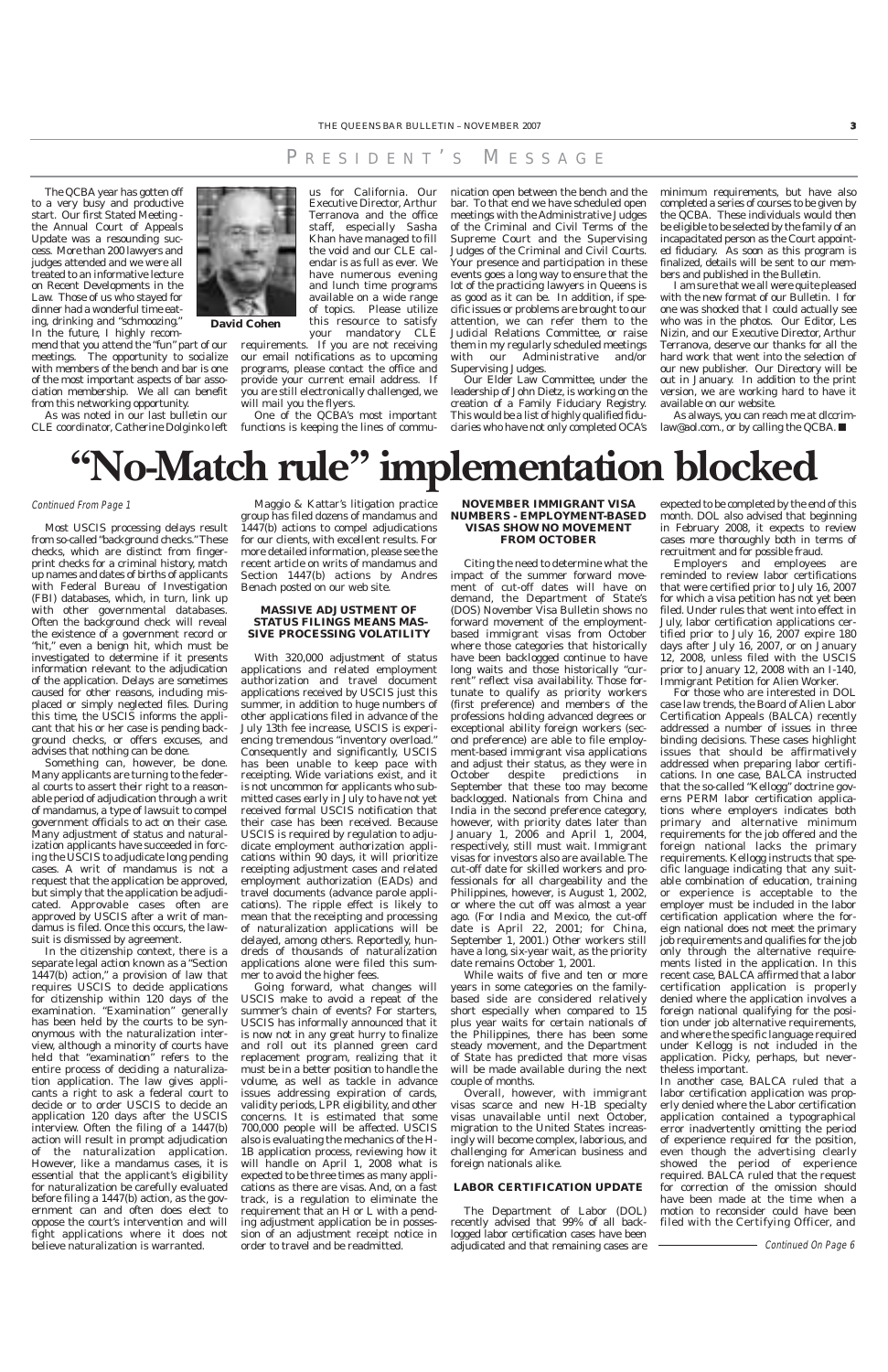perjury on the witness stand. The standard advice, "back in the day," was to warn the client that he would be committing a crime should he lie under oath, then if hepersisted, not to assist in eliciting the perjury by asking direct examination questions which might bring it out, to ask generic questions instead which permitted narrative responses, and finally, not to argue the perjurious testimony in closing argument. I never liked that answer, although I understood the logic of it. Protect your client's rights no matter what, was the thinking at the time, sometimes with less than worthy or acceptable results.

Today, knowing that your client intends to commit a crime, I believe that the new ethics standards would permit you to request that the Court relieve you from the representation at the very least, and at the other end of the spectrum to report the intended criminal activity. You may certainly report it in order to prevent harm to others. It truly depends on who you speak with when debating these responses. But is it merely a matter of whether or not you might get into grievance trouble, or do we have the right to correct terrible things, regardless of the end result to the client. Are we allowed to think occasionally as moral people, or only as hired legal servants, gunslingers bound by sometimes archaic principles that do not in fact serve the profession or the public good? Is this one of the reasons that the public has lost its respect for us, believing that Shakespeare was correct in his view of the law?

I understand well that clients must have the genuine expectation that confidential communications will remain confidential, no matter what. That the breach of that principle will defeat our special standing, akin to the priesthood in that regard, and will injure our ability to help them and to be trusted. What should we do then when morality clashes with principle? I read about a case in the law journal some years ago, when two attorneys representing a death row inmate received an admission from him that he had in fact committed a murder for which another man had been convicted and also faced the most severe sentencing possibilities. He refused to grant them permission to reveal this confidence and the second prisoner was due to be executed.

In the movie version of this case they located an attorney in another jurisdiction who was suffering a terminal illness, brought him into their defense team and he breached the ethical code, revealing the confidence without fear of reprisal because he was waiting upon his own death sentence and had nothing to lose. In real life the two lawyers remained silent and because of the nature of things involving death cases the second man received a stay of execution for reasons having nothing to do with their own client's confession. But what if the stay had not been granted? Were they right to permit an innocent man to die merely to protect the rule of confidentiality? Recently, I was representing a young man, charged with participating in an armed robbery who I believed to be innocent. I commenced an investigation which solidified a good alibi from an unrelated third party, had him take a polygraph test which results supported his innocence, and located cell phone tower records which proved his place-

ment of several cell phone calls from the area where his alibi had placed him, far from the scene of the crime at the time when it was committed. The prosecutor, young and perhaps overzealous, was not impressed with these facts and struck plea bargains with the two codefendants, both actually guilty of the crimes. The actual third participant had simply never been caught.

I contacted the attorney for the one young man who had yet to enter his plea of guilty, having learned that the prosecutor was conditioning their acceptance of these favorable plea bargains upon their acknowledgement under oath, at the time the plea would be taken, that my client was indeed the third man. If they refused this admission they would not be allowed their plea bargain, a clear example of coercion and one bound to achieve the most questionable results. I told this lawyer that his client had said not once, but several times, that he didn't even know my boy and asked if he had had the same experience. His refusal to answer that question in fact answered it.

When I had explained all of the available exculpating evidence to him I asked him not to encourage his client to lie about my client's involvement. I said that it was morally wrong, was the equivalent of suborning perjury, and would assist this young prosecutor in his campaign to injure an innocent young kid. His response was that his own client could not have the plea bargain unless he complied, and that besides, his client wasn't going to testify against my boy in any event. He couldn't guaranty that, of course, because once his client's case was ended he no longer possessed Fifth Amendment protection and was subject to subpoena. In that case his client would have to stick with the lie or face additional perjury charges.

Believe me, having

taught ethics at the bar association for many years, I do understand all of the factors at play here. If that attorney truly didn't know whether his client knew mine, he wasn't wrong to go ahead and to encourage the plea taking. If, on the other hand, as appeared to be the case here, he did know that it was merely a convenient fiction to obtain a desired end, the harm would be irreparable to my client and was morally questionable if not legally reprehensible. This is not a unique example, but one that arises almost daily in the criminal courts, where pleading defendants are "required" to inculpate their codefendants or lose their own beneficial plea bargain opportunity. I put this example to many of my colleagues, and to a man, they all would have taken the plea as a matter of practicality, believing that the prosecutor would not subpoena their client to testify in any event, that the plea was most advantageous to their own client, and hiding behind the concept that "they couldn't really know what the truth was in any event." In my case, the same prosecutor is now throwing those plea allocutions at me as a sign that my client must really be guilty because the other two boys said so. What was the moral bottom line in that instance?

It has always been a questionable

practice for criminal defense attorneys to accept bail assignments as part of their legal fee. The reasoning against this is sound. The elimination of the surety from the picture, usually a relative or the spouse of the defendant, virtually negates the entire concept of bail … standing to lose something of value were the defendant to fail to appear in court … inasmuch as the attorney owned all rights to the bail money in any event. Further, there is a built in conflict of interest concerning the innate desire on the part of the lawyer/surety to obtain his payment as swiftly and as safely as possible. The longer the case remains active, the greater the possibility of flight with the concomitant loss of the bail money.

We all are acutely aware of these problems, yet, for pecuniary and sometimes charitable reasons, most of us accept such assignments. Often, it is simply a dilemma posed by the family's inability to pay both the bail and the attorney fees. Accepting a bail assignment allows the defendant to be at liberty while securing representation of his

> choosing at the same time. Of course, if the attorney refuses this arrangement he will likely lose the case and/or go unpaid.

In any event, it is a practical solution to a difficult set of options. What happens when the attorney has performed his magic, everyone is satisfied that the plea bargain achieved is most advantageous to the client, it is time for the attorney to reap his reward, and the client insists that he request postponement of his sentence (when the bail is normally released), sometimes more than once?

For the first time in all my years of actice, this is exactly what happened to me a few months ago. Attorneys from my law firm achieved not one, not two, but three postponements for the young man in question who was due to commence a two year jail term. When the day for sentencing next came about, the case having been marked "final for sentence" on two occasions, his parents asked us to get the case over with, making it clear that he was just stalling, perhaps with bad intent. He showed up several hours late for the sentencing proceeding, without explanation or apology at having made me wait for this long period, and was surly when questioned about it. His tardiness caused the case to drift into the afternoon session and cost me several additional hours in court. He had said nothing to me about seeking an additional adjournment, probably sensing my loss of patience with him.

When the case was called and the proceeding began, the defendant launched into a most impressive appeal for yet another delay of sentence, which came as a complete surprise to me. It was a matter of alleged medical necessity, although he had brought no doctor's note or proof of any kind. The judge, a friend who believed he might be doing me a good turn, asked me point blank whether "I was asking him to grant yet another delay." I knew this was strictly intended as a courtesy to me and not because the defendant had made out good cause for this result.

I stood to gain the immediate release of the bail money if the sentencing took place that day. I also believed that it was becoming more and more likely that this client never intended to appear to actually be sentenced and go to jail if he could help it. If he did fail to appear, I would not only lose the bail money but he would be sentenced to three and one half years instead of the two years promised to him. Surely I would have the most "practical" basis for urging that the sentence go forward, including sound legal judgment in the client's best interest, even if he didn't see it that way. I immediately knew, for the first time in my career, how this "conflict of interest" could become so extremely critical.

I simply could not ask the Court to go forward with the sentence, but my best legal common sense prevented me from arguing for a fourth delay, upon a totally baseless and probably untrue reason, with the likelihood that this could result in the worst end for the client as well as myself. I decided to remove myself from the equation. I told the Judge that I had begged two "final" postponements previously, undoubtedly granted as a courtesy to me, and that I could not in good conscience make a further request, especially without knowing the basis for doing so. I asked that he decide the issue solely upon the representations and assurances made



Most of you will never have any of the experiences I have just related, but you will have equal or lesser situations which call for the exercise of moral judgment versus legal justification. Taking a fee from a client when you know that your services are not really required to achieve the desired result, taking a fee when the prior attorney is being discharged for no good reason and has already settled the case, charging more because "the client can afford it," changing the fee arrangement because of the excellent results achieved are all examples of things I have witnessed on a regular basis within the profession. Perhaps it is time that the legal profession took a long, hard look at itself. ■

**\*Editor's Note: Stephen J. Singer is a Past President (96-97) of the Queens Bar Association and Co-Chair of its Criminal Court Committee. Mr. Singer is also a partner in the firm of Sparrow, Singer and Schreiber.**

### **Morality versus legal justification**

#### Continued From Page 1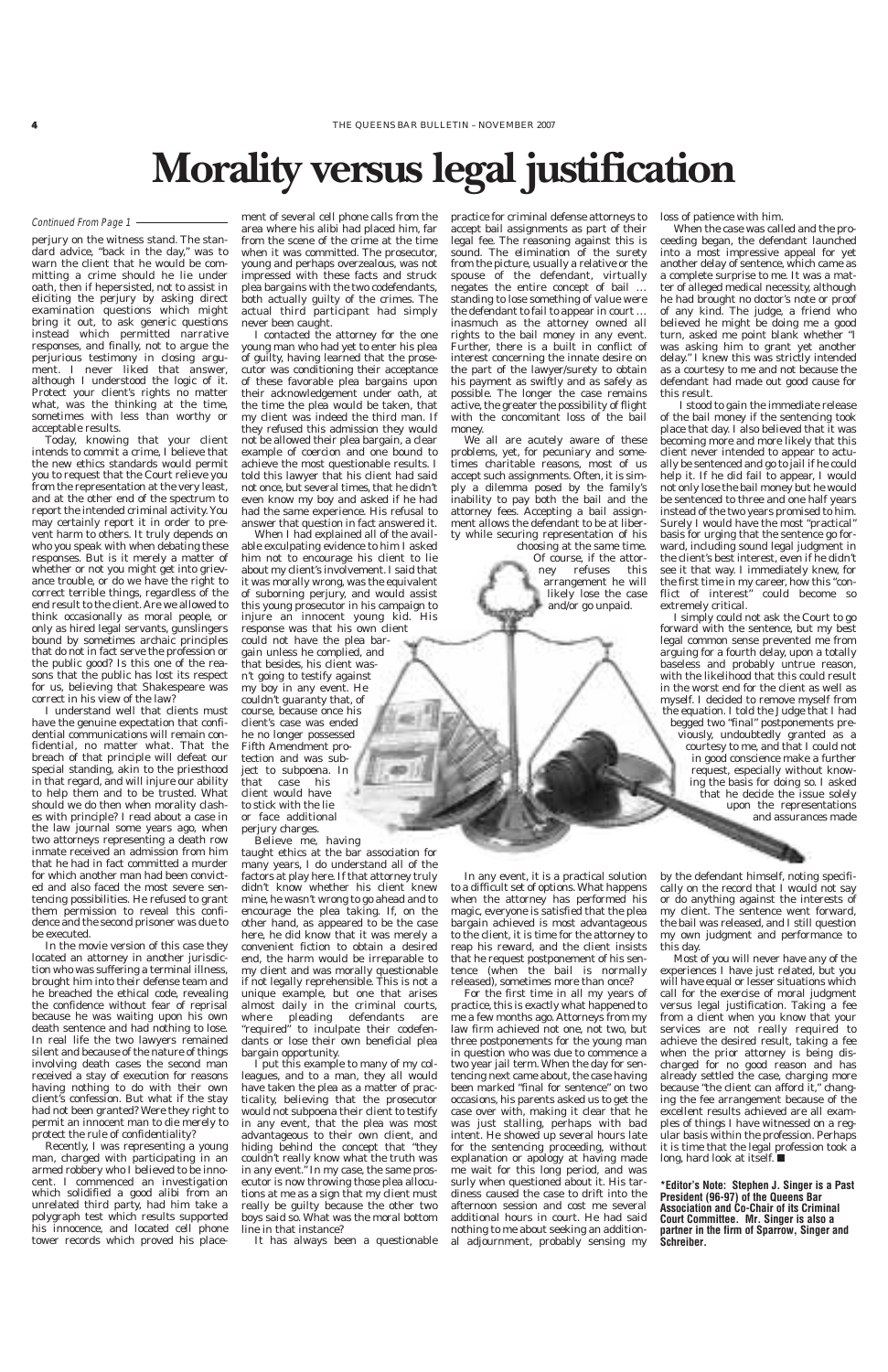With the passage of the Sentencing Reform Act in 1995 and Jenna's Law in 1998 many sentences in New York State were changed from indeterminate terms to determinate terms. In addition, many new concepts were introduced into New York sentencing structure including the requirement of post-release supervision. In the enabling legislation with respect to the 1995 bill it was specifically contemplated that a Sentencing Commission would monitor the effects of the sentencing changes and would make recommendations for improvements. Although the creation of a Sentencing Commission was attempted during Governor Pataki's administration, the Commission never really functioned and no report or recommendations were ever issued.



When Governor Spitzer took office, however, he immediately resurrected the concept of a Sentencing Commission and established an eleven-member group headed by his Commissioner of the Division of Criminal Justice Services, Denise O'Donnell. The Commission which was established in April, 2007 by an executive order from Governor Spitzer has held several public hearings during the last few months and has begun issuing its recommendations for changes in New York's sentencing structure. Several members of the defense community who have so far testified before the Commission have called for greater judicial discretion in the imposition of sentences. Some members of law enforcement organizations have raised concerns that the recent changes in the Rockefeller drug laws have made sentences too lenient and have again led to an increase in crime. The Commission issued its first draft report with recommendations in late October with a final report to be completed by March 1, 2008. The Commission has stated that it hopes to have legislative proposals available for consideration by the State Legislation before it concludes its session in June of 2008. The sentencing structure in New York has grown increasingly complex over the last several years and any proposed changes should be of interest and concern to members of our Association. We will keep on top of this issue and will report developments as they occur. The chief recommendations of the Sentencing Commission as issued in its preliminary report are summarized as follows:

- Streamline the current "hybrid" system of indeterminate and determinate sentences by creating new determinate sentences for more than 200 non-violent offenses.
- Permit the diversion of non-violent, drug-addicted felony offenders to community-based treatment facilities instead of state prison if the court,

defense and prosecution agree.

| Name    | Phone#                                                                                                                                                                                     |  |
|---------|--------------------------------------------------------------------------------------------------------------------------------------------------------------------------------------------|--|
| Address | FAX#                                                                                                                                                                                       |  |
|         | E-mail                                                                                                                                                                                     |  |
|         | <b>VOLUNTEER MILITARY LEGAL PANEL</b><br>QUEENS COUNTY BAR ASSOCIATION<br>ATTN: MILITARY LAW COMMITTEE<br>90-35 148TH STREET, JAMAICA, NY 11435<br>PHONE (718) 291-4500 FAX (718) 657-1789 |  |

- Improve availability of communitybased drug treatment centers.
- Use curfews, home confinement, electronic monitoring and other means to sanction parolees for violations of parole rules in lieu of returning them to prison.
- Expand prison-based educational and vocational programs.
- Give crime victims a more significant role in the criminal justice process.
- Establish a permanent commission to advise the Governor and Legislature on future sentencing decisions. ■

**\* Editor's Note: Spiros A. Tsimbinos is a Past President of the Queens County Bar Association and the Editor of the New York State Bar Association Criminal Newsletter.**

#### **By SPIROS A. TSIMBINOS\***

### **OUR TROOPS STILL NEED YOUR SUPPORT!**

**Over four years ago the Queens County Bar Association formed a Volunteer Military Panel to provide in-court pro bono or reduced fee legal assistance to deployed soldiers and their eligible dependents. We had no idea that the need for this program would continue over such a lengthy period of time. However, our troops are still deployed overseas fighting a war and they still need the help of members of the Bar.** 

**Mobilization and deployment puts a great financial and emotional strain not only on the concerned soldier but on their families as well. Legal problems arise for deployed soldiers and they need in-court assistance. The soldiers and family members seeking assistance must show proof that their legal problem somehow arises out of the deployment/mobilization. Cases in point include a**  landlord seeking to evict the family of a deployed soldier who has been unable to keep up with the **rent, or a bank refusing to lower the interest rate on a home loan pursuant to the Soldiers and Sailors Civil Relief Act.** 

**Accordingly, the areas of law requiring the most attention are in the areas of landlord-tenant and debtor-creditor law. In addition, many soldiers need assistance with matrimonial and family law issues.** 

**If you are willing to devote some of your valuable legal skills and time to help a deployed soldier and his/her family with a legal problem, this may be your opportunity to not only do some valuable volunteer legal work but also to show your appreciation to those who risk their lives so we can all continue to live in a safe and free nation.**

> The views contained herein are solely those of the Queens County Bar Association and do not necessarily represent the views of the U.S. Department of Defense or its components.

Join the Volunteer Military Legal Panel!

Return completed form by fax or mail to QCBA

 $\Box$  Yes, I can volunteer for the Volunteer Military Legal Panel and help deployed soldiers and their families.

Types of cases I can accept

 $\Box$  Family Law  $\Box$  LL&T  $\Box$  Foreclosure  $\Box$  Matrimonial

 $\Box$  Consumer Law  $\Box$  Other

## **New Sentencing Commission Issues Preliminary Recommendations**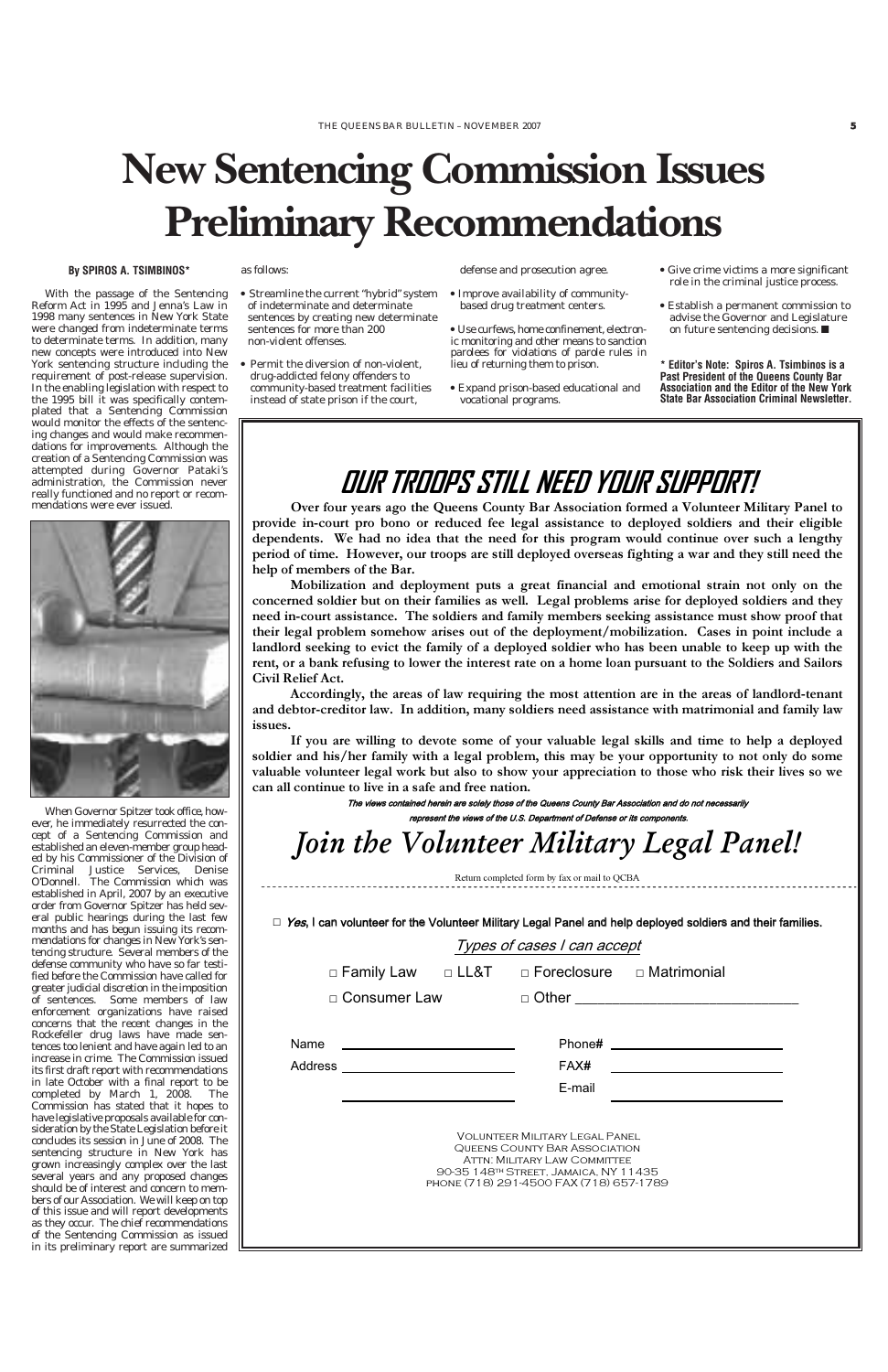## **"No-Match rule" implementation blocked**

would not be considered when the case was on appeal.

In a third case, BALCA held that the appropriate Certifying Office required to be to listed on the Notices of Filing postings must be the one with jurisdiction over the state or territory for the area of intended employment. Failure to include the correct address on the Notice of Filing under PERM will result in denial, with extremely narrow exceptions.

#### **MISCELLANEA: DHS GOOGLE SEARCHES, NEW CITIZENSHIP TEST, AND MORE ON E-VERIFY**

The following immigration news is noteworthy:

Beware that Department of Homeland Security (DHS) now routinely seeks information about foreign nationals, their employers, and those who support them in immigration cases from Google and even MySpace and YouTube. Immigration adjudicators including judges and U.S. Customs and Border Protection (CBP) agents have been known to use the Internet to obtain information used to deny entry into the United States and other immigration benefits. This, of course, is not surprising given the overall usefulness of the Internet. However, the reach of DHS in this context can be particularly broad because applicants for admission to the United States must prove their admissibility, and needless to say, not everything said on the Internet is true.

U.S. Citizenship and Immigration

Services (USCIS) has moved forward on its revamped naturalization exam; the new test goes into effect for most applicants on October 1, 2008. While USCIS has stated that the goal of a revamped citizenship exam is to increase immigrants' knowledge of U.S. history rather than just memorize facts, many are concerned that the test will place unreasonable burdens on immigrants and will serve as an impediment to naturalization. Indeed, CNN's Anderson Cooper could not answer correctly one of the new questions that may be asked: name one of the three author's of The Federalist Papers, a document which served as a basis for the U.S. Constitution. Cooper, on his evening news program's story about the new test, failed to give the correct answer despite three attempts and an elite education. The new naturalization exam questions are available on the USCIS web site.

USCIS has added photographs to its voluntary electronic employment eligibility program, E-Verify, which now allows employers to access USCIS records to view a copy of photos from documents some employees present to an employer to prove work eligibility. This is part of the government's multi-step process to expand use of the E-Verify by increasing data sources to verify an individual's identity and work authorization.

#### **"ALL POLITICS IS LOCAL": STATES AND CITIES WITNESS COMPLEXI-TY OF IMMIGRATION POLICY**

In the wake of Congressional failure to<br>act comprehensive immigration enact comprehensive

reform, states and municipalities across the country are taking immigration matters into their own hands, considering legislative proposals and resolutions aimed at undocumented foreign nationals. According to the National Conference on State Legislatures, at least 1,400 pieces of immigration-related legislation have been introduced this year among the 50 state legislatures and 170 already have become law. In fact, almost all areas of states' public policy are covered, including education, employment, health, human trafficking, identification and drivers' licenses, law enforcement, legal services, public benefits, and voting. In some states like Virginia, where all General Assembly seats are on the ballot this fall, immigration has become a key statewide issue. States, counties, and municipalities are, however, running into the reality of how to fund such measures. For example, in Prince William County, Virginia, where one of the nation's most aggressive local enforcement efforts was passed this summer, budget constraints have meant delays in implementation. In Riverside, New Jersey, an ordinance that penalized anyone who employed or rented to an undocumented immigrant resulted in thousands of immigrants relocating, wreaking havoc on the local economy. The ordinance was repealed. Similar laws have been repealed elsewhere. Additionally, lawsuits have enjoined other such measures. For example, the use of the federal E-verify database: Arizona apparently passed a bill requiring employers to use the new federal database to avoid hiring unauthorized workers, while lawmak-

What exactly is probate? Probate is the process by which the Surrogate's Court, a specialized Court dealing with issues related to a decedent and their estate, determines that a person's Last Will and Testament is valid. To further clarify, probate ensures a person's Will was executed in accordance with New York's statute on Wills**<sup>1</sup>** , and is determined to be the final statement of that person's wishes regarding the distribution of his/her property at death. Probate is also the process by which the execu nominated in a person's Will is formally appointed by the Court thereby, granting that person/persons the authority to marshal and distribute estate assets according to their stated wishes. At the heart of the probate process therefore, is a person's Last Will and Testament.**<sup>2</sup>** It should be noted that it is only necessary to subject a Will to probate if the testator/decedent owned property in their own name at death. Property owned jointly with another person, in trust for another person, or with a named beneficiary is not affected by a person's Will. These assets, called testamentary substitutes, do not pass according to a person's Will, but rather pass by operation of law. You will see why this method of transfer may not be a good idea for some estates. Additionally, testamentary substitutes, although not part of a probate estate, are included in the gross estate for estate tax purposes.**<sup>3</sup>** Worth repetition then, is the fact that all of a person's assets may NOT be included in their probate estate, but are included in their gross estate. Below is an example of an estate with a probate value of \$30,000.00, and a gross estate value of one million ers in Illinois passed a bill barring businesses from using the same database, saying it contained too many errors. (The Department of Justice recently filed a lawsuit in federal district court seeking to invalidate the Illinois state law on the grounds that it conflicts with federal law.)

At the same time, stepped up enforcement by the U.S. Immigration and Customs Enforcement (ICE) has meant widespread raids and arrests throughout the country. While some enforcement activity has targeted criminals and fugitives - just last week some 1,300 people in Los Angeles were the target of the largest special enforcement action carried out by ICE - other activity has focused on the workplace. In both contexts, those apprehended are detained and often transferred to remote locations. Left behind are not only spouses and minor children - many of whom are U.S. citizens and legal residents - but also jobs many employers are unable to fill. A recent raid at eleven McDonald's in northern Nevada resulted in boycotts of business, children too afraid to go to school, and general panic in the community. This has evoked the ire of mayors, superintendents of schools, and other civic leaders, not to condone undocumented immigration but to disapprove of ICE's tactics and to recognize the shortand long-term negative implications for their communities.

We would like to thank the firm of Maggio and Kattar in Washington D.C. for allowing us to use this material from their recent Newsletter of October 2007. ■

#### Continued From Page 3

Undeservedly, probate has taken on a negative reputation. Many people have a fear of probate which, is based upon the misconception that the process, among other things, takes years to complete and is extremely costly. People sharing this view will go to any extent to avoid the probate process, lending credence to this overrated phobia.

The information contained in this article will demonstrate that probate does not deserve its negative perception. Furthermore, the probate process can be a helpful tool in the estate planning process. This article will dispel the myths of probate, and reveal how probate may be beneficial to estate planning.

dollars. This estate would have to file a New York State estate tax return but would, most likely, not be liable for estate taxes due to allowable deductions like funeral and administration expenses.

| <b>Literature</b>        |                        |                 |  |
|--------------------------|------------------------|-----------------|--|
| <b>Built Property</b>    | Secretary and American | <b>SCANDING</b> |  |
|                          |                        |                 |  |
| <b>START MARK STREET</b> |                        | STATISTICS.     |  |
|                          |                        |                 |  |
| 1.000 Freezewalders      |                        | <b>STATIONS</b> |  |

**<sup>1</sup>** Estates, Powers & Trusts Law §3-4.1.

**<sup>2</sup>** The importance of this and other advanced directive documents should be addressed with your attorney.

**<sup>3</sup>** Current estate tax thresholds for the year 2007 are one million dollars on the New York level and two

million dollars on the federal level. Meaning that if the decedent's gross estate is less than 1 million dollars no estate tax will be due.

| 101008-011             |                                        |  |
|------------------------|----------------------------------------|--|
| 1970 United Stations   | Line States (Renault Julian 1933-2014) |  |
|                        | because welchelighte as                |  |
|                        | <b>Monday STYLESS:</b>                 |  |
| <b>SCIENTIFICATION</b> |                                        |  |

| Verbaut auf Kalinter              |           | Filing Fee | <b>CONTRACTOR</b> |
|-----------------------------------|-----------|------------|-------------------|
| 530,000                           |           | 53. IO     |                   |
| 3 Mill 1983 had a writer \$20,000 |           | 571.00     |                   |
| Subjects.                         | 医紫色杆菌     | 第四 大学期     |                   |
| 130,000                           | Si piyota | Somano i   | ----              |
| SUOLORO                           | 5250.006  | 5428.80    |                   |
| 第四章 印刷                            | 5500,000  | 经过期        |                   |
| 第100月6日                           | mu Loven  | 医眼下细胞瘤     |                   |

What flows from the above distinction between a probate estate and a gross estate is the invalidation of the first myth of probate, that the process is extremely expensive.

Many people associate the expense of probate with the Court's filing fee. This filing fee is proscribed by statue and is proportional to the value of a person's probate estate.

Therefore, using the above example, although the decedent has a gross estate of one million dollars, his/her probate estate is only \$30.000.00, and the filing fee is based upon that \$30,000.00. The filing fee in this instance would be \$215.00. Below is a chart indicating the Surrogate's Court current filing fees.

From the example, we can see, this is all relative, and thus, not prohibitively expensive in light of the assets being affected by probate.

#### **Myth #2: Probate is Exceptionally Time Consuming**

The process of probate, or declaring a Will valid and having a person's nominated executor appointed by the Court, can take a matter of weeks provided the situation is a harmonious one. Contrary to popular belief, a majority of situations involving probate are harmonious, and involve cooperation amongst the decedent's family members in

| <b>College of the college of the State</b><br><b><i>Indiana Castroll</i></b> |                               |             |  |
|------------------------------------------------------------------------------|-------------------------------|-------------|--|
| 07. Budi                                                                     | <b>LINDAY AT LEFT HANDLER</b> | Dength Care |  |
| and them and accorder.                                                       |                               |             |  |
| <b>CONTRACTOR</b>                                                            | 1. Incident formulas when     |             |  |
|                                                                              | Source: Secretary Figures and |             |  |

moving toward a common goal; that goal being to bring closure to the decedent's estate. Where then does this misconception come from?

Protracted and complicated probate proceedings are most often the result of one of the following:

● A dated Will of more than 10 years old,

● A lack of next of kin information, or

● A Will contest

Having a dated Will often means it is difficult to locate the Will's draftsman as well as the witnesses to the Will's execution. Additionally, older Wills routinely do not have an affidavit of attesting witnesses attached thereto, which is required to be filed in connection with a probate proceeding. Accordingly, a periodic review and, if necessary, updating of a person's Will would avoid this impedence to a speedy probate process.

When a Will is submitted for probate it is necessary to provide notice of such proceeding to the decedent's next of kin, This obligation can prove cumbersome when the decedent is not survived by a spouse or children. It is worthy to Continued On Page 10

## **Redeeming Probate**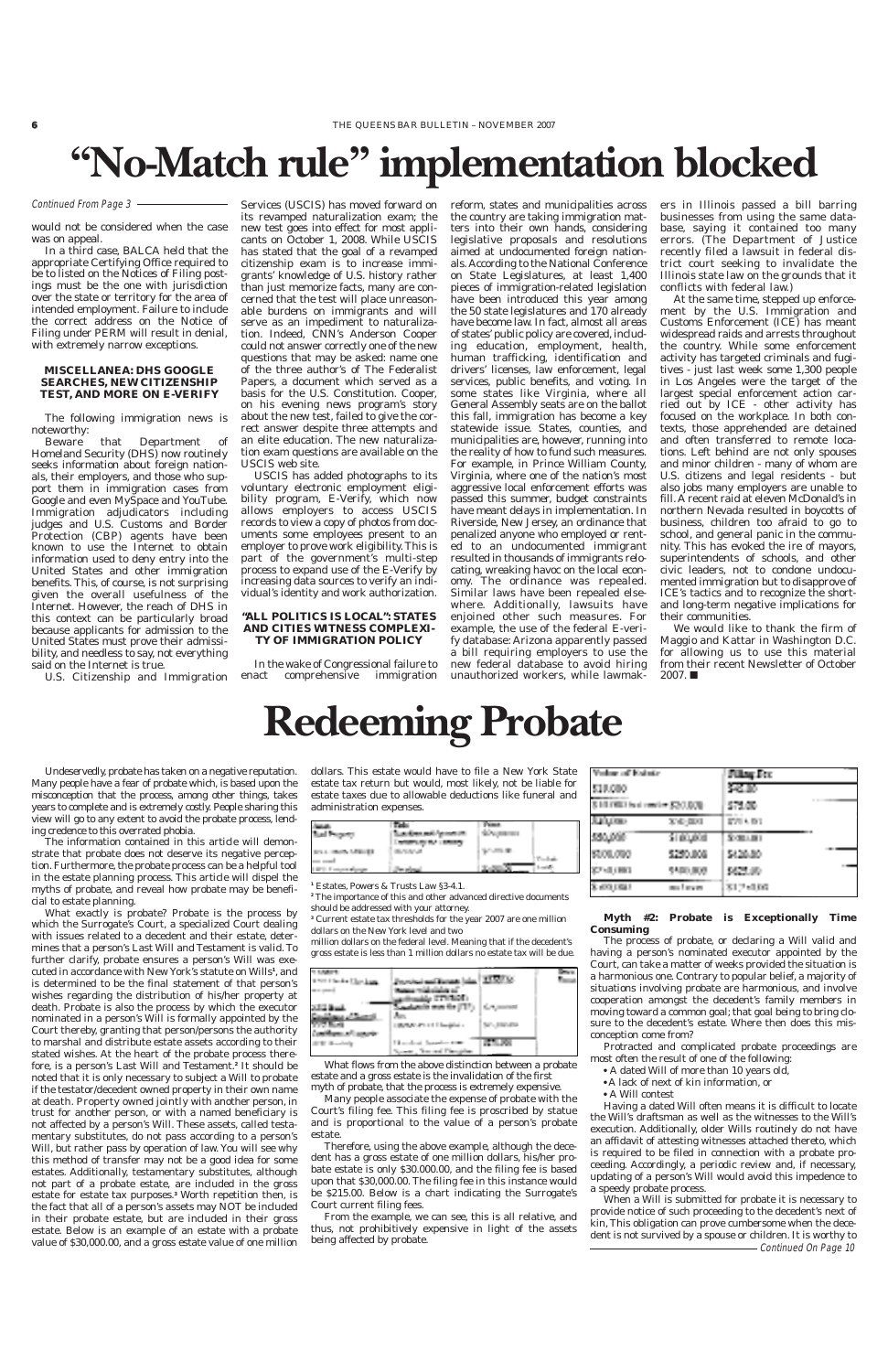#### **By WALLACE L. LEINHEARDT**



On September 7, 2007, Hon. Sidney Leviss passed away at age 90.

Born on July 21, 1917 in Flushing, Judge Leviss had a long and distinguished career of public service. He attended New York University undergraduate and then NYU Law, from which he graduated in June 1941. He was admitted to the Bar in January 1942, and the day after his admission, he joined the Army Air Corps to fight in World War II. While in the service, he rose from Corporal to Captain.

Following the War, he became an Assistant Queens County District Attorney, an Assistant Commissioner in the Queens Borough Works, and subsequently Queens Deputy Borough President. He served in that position until he was elected and took office as Queens Borough President in January 1969.

He took the Supreme Court Bench in 1971 and served in that capacity for 22 years when he reached the mandatory retirement age of 76.

He was then appointed as a Judicial Hearing Officer and continued to serve in that capacity until his death.

Three of his closest colleagues were speakers at his funeral service.

District Attorney Richard A. Brown remembered how it was Judge Leviss who got the Supreme Court Judges together every Friday for lunch and who organized and ran the annual dinner of the Queens County Supreme Court Justices at La Baraka Restaurant in Little Neck.

Retired Appellate Division Just

Seymour Boyers, recalled with great

Fløsh report Gel. the news. before anyone size does. Sign up FREE. for our e-mail daily alerts at: www.libn.com Have local business headlines. delivered to your c-mail in-box. fiye daya a weede.

**Businessveus** 

 $\mathcal{A} \in \mathcal{C}_{\mathcal{C}}$  established 120 Broadway, New York, NY 10271 ● (212) 416-8525 ● Fax (212) 416-6001 ● http://www.oag.state.ny.us

fondness Judge Leviss' "great human qualities - his warmth, his friendliness, his kindness, his humor and his modesty." Judge Boyers observed that he thought "the key to Sid's success with people was that he truly was comfortable in his own skin - he never tried to be anything other than which he naturally was and he lived completely in the present."

Retired Appellate Division Presiding Justice Alfred D. Lerner, another speaker, told of Judge Leviss "hard work and

productivity" even when dealing with "the most complicated cases." Judge Lerner noted that in the last two and a half years alone, JHO Leviss had disposed of some 200 civil cases sent to him for trial…94 by settlement and the balance by decision after trial.

My own high opinion of Judge Leviss was formed following a favorable verdict I received in a non-jury case I tried before him many years ago. The case involved provisions of the UCC dealing with forged endorsements - a somewhat esoteric area of the law that was not the usual case tried in Queens County. Not only did I (obviously) find the decision well researched and correct, but so did the Appellate Division, which affirmed "upon the opinion below."

Judge Leviss will be missed by his daughters Jeanne and Nancy, his colleagues, the members of the bar and especially by the litigants to whom he dispensed justice. ■



**STATE OF NEW YORK** OFFICE OF THE ATTORNEY GENERAL

ANDREW M. CUOMO **ATTORNEY GENERAL** 

LESLIE G. LEACH **EXECUTIVE DEPUTY ATTORNEY GENERAL DIVISION OF STATE COUNSEL** 

#### PERSONAL AND UNOFFICIAL

September 28, 2007

David L. Cohen, President Arthur N. Terranova, Executive Director Queens County Bar Association 90-35 148<sup>th</sup> Street Jamaica, New York 11435

Dear Messrs:

I have enclosed my 2007-2008 dues. However, I am also compelled to express my gratitude for the Queens County Bar Association's recognition of the financial sacrifices made by those of us dedicated to public service.

While I certainly appreciate the government service discount, I am even more appreciative of the Association's willingness to actually do something to acknowledge our contributions to society.

Thank you very much.

Very truly yours,

## **Sidney Leviss, Former supreme court justice and Queens borough president dies**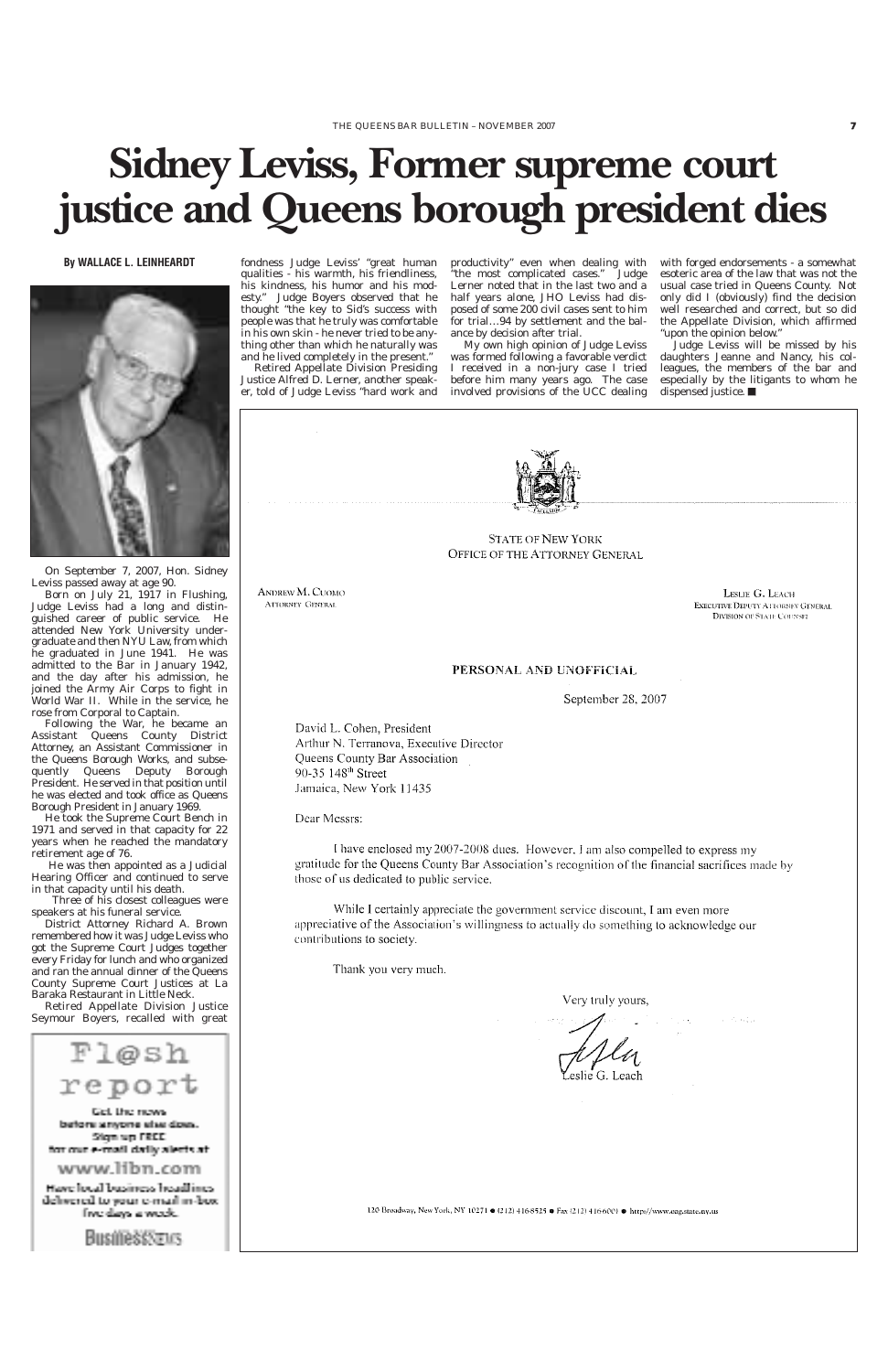

**John Castellano, Chief of Appeals, Queens District Attorney's Office**

**David Cohen, Hon. Theodore Jones, Spiros Tsimbinos, Alan Chevat and John Castellano**





**John Saketos, Josephine Benton, David Cohen, Hon. Theodore Jones, Spiros Tsimbinos, Hon. Bernice Siegal, and Joseph Cristiano**

**Arthur Terranova, Hon. Darrell Gavrin, Hon. Randall Eng, Hon. Allen Beldock and Hon. Bernice Siegal**



**David Cohen, Steven Orlow and Hon. Martin Ritholtz**



**George Nashak, Susan Beberfall and Thaddeus Gorycki**



**Spiros Tsimbinos**



**Hon. Theodore Jones, Associate Judge of the New York Court of Appeals**



**Alan Chevat, Chief Court Attorney, Appellate Division, 2nd Dept.**





**David Cohen, Hon. Theodore Jones, Arthur Terranova and Spiros Tsimbinos**



*Photos by Walter Karling*

### **Annual Frank S. Polestino Memorial Lecture: Recent Significant Decisions from our Appellate Courts**



**Annual Frank S. Polestino Memorial Lecture - Recent Decisions from our Appellate Courts**



**John Gardiner Pieper, President of the Pieper Bar Review and Professor of Law**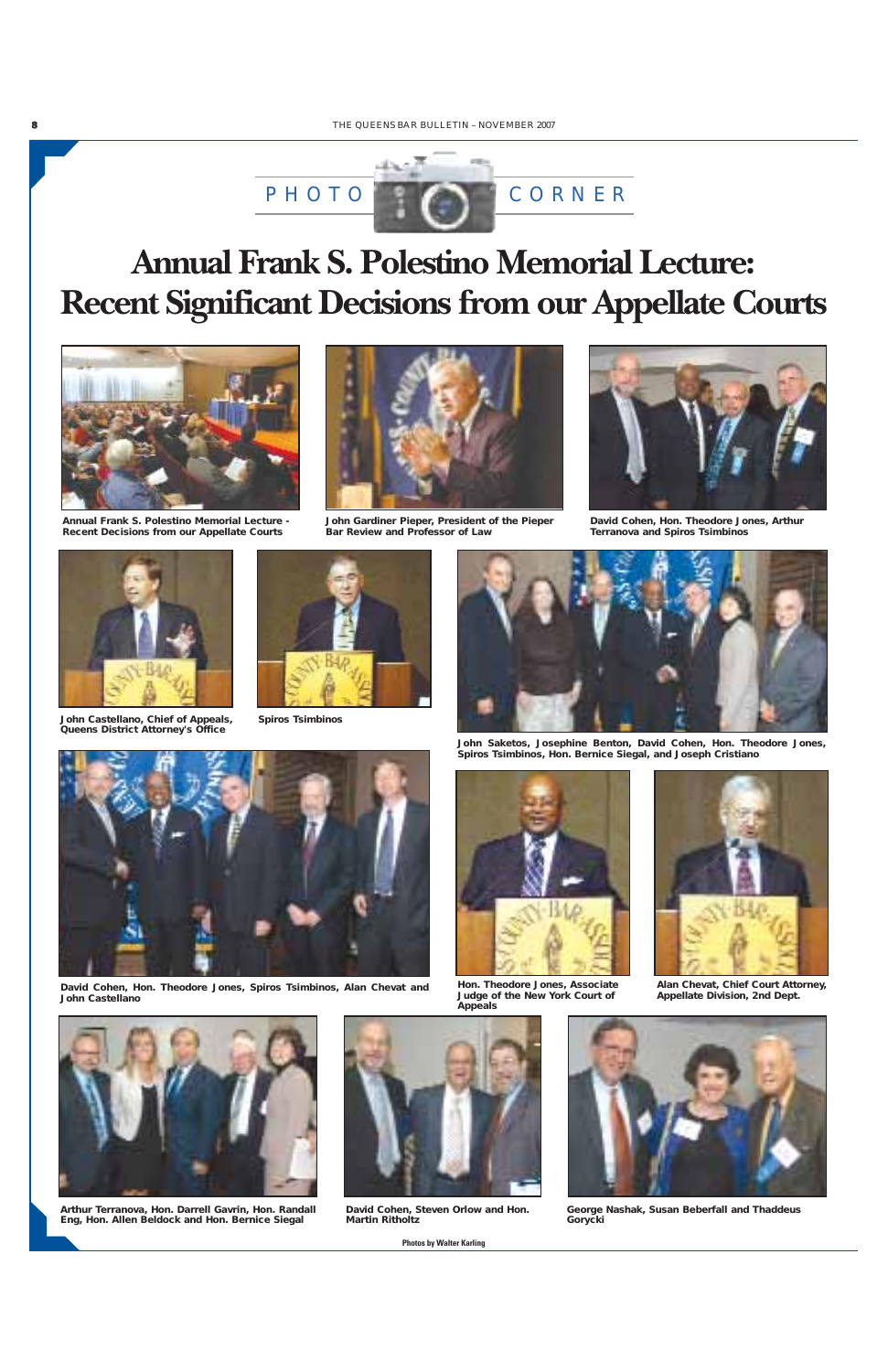**Gregory Brown, George Nashak, Michael Hartofilis,John Saketos, Ronald Melnyk, and Dominick Masiello**





**Jeffrey Kim, Jerome Patterson, Susan Beberfall and Hon. Bernice Siegal**





**Don Zimmer, Susan Beberfall, Edward Ledogar, Mona Haas and Hon. Thomas Raffaele**



**Hon. Jeffrey Lebowitz, Ed Rosenthal, Anthony Bellucci, and Hon. Charles LoPresto**



**Hon. Charles Lopresto, Hon. Leslie Purificacion, Hon. Bernice Siegal and Bernard Vishnick**



**Hon. Thomas Raffaele, Hon. Stephen Knopf, Jerry Patterson and Jeffrey Kim**

**Hon. Denis Butler and David Cohen**



**John Castellano, Thomas McCullough and Ronald Rubinstein**





**Ted Gorycki, Bernard Vishnick and Spiros Tsimbinos**

**Steven Orlow, Hon. Martin Ritholtz, Hon. Herbert Posner, Warren Hecht and Abraham Hecht**



**Thomas McCullough, Hon. Denis Butler and David Cohen**



**Spiros Tsimbinos, Alan Chevat and Morton Povman**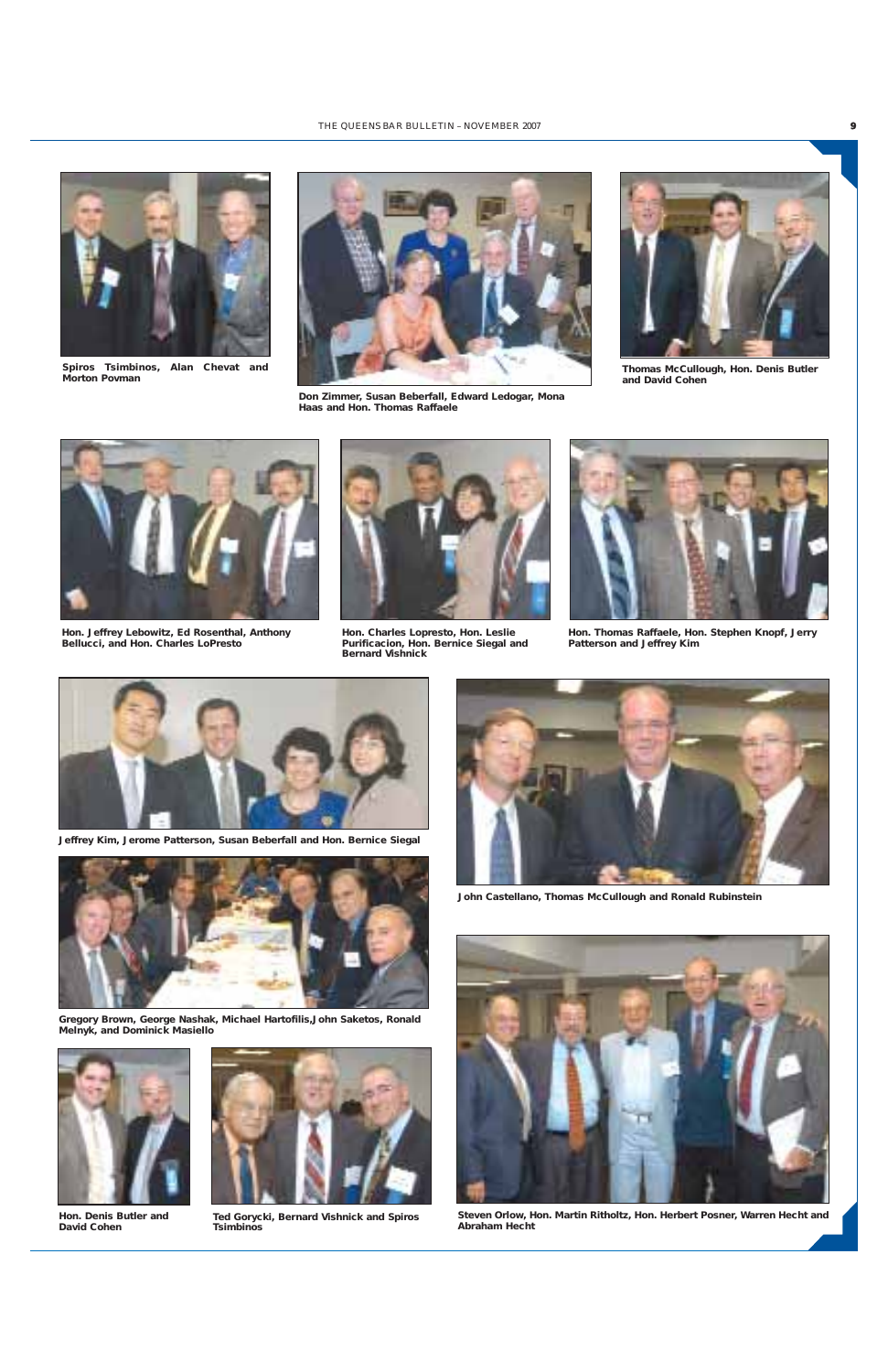October represents the spring of New York's cultural life season. Following a long summer, the cultural venues throughout the City open their doors to the public in late September and October. It is almost impossible to cover all the many venues in one monthly column or to go to any length, depth, penetrating critique, or analysis about any one performance. I can offer only a few helpful comments about concerts or cultural events that I saw and heard in the hope that judges and lawyers will spend their money and free time wisely, taking a break from the routine of motion and trial practice.

#### **1. INTERNATIONALLY RENOWNED CLASSICAL PIANISTS IVAN MORAVEC, LARS VOGT, AND CEDRIC TIBERGHIEN**

**IVAN MORAVEC**, a Czech concert pianist, whose performing and recording career, spanning nearly half a century, has gained him a world-wide following, performed a beautiful program to a packed Saturday night audience at the Rogers Auditorium of the Metropolitan Museum of Art. Moravec, who will turn 77 years old on November 9, began with a straightforward and satisfying account of Haydn's Sonata in D Major. His virtuoso and vibrant rendition of two major piano works by Debussy, *Estampes and Pour le Piano*, earned a standing ovation right before the intermission break. In my opinion and those of other music afficionados, Moravec is the most brilliant interpreter of Debussy since legendary German pianist Walter Gieseking.

Following intermission, Moravec turned to a staple of his repertoire for

which he is justly acclaimed, the Chopin of a piece as they file out of the hall. Not *Nocturnes*. His rendition of the

Nocturnes is recorded and should be purchased immediately. If you don't have the time to enjoy Moravec's musicianship for its beauty, I suggest that you purchase his CDS and play them while doing your work and writing.

Moravec, himself a protégé of legendary pianist Arturo Benedetti Michelangeli, is known for his generosity in helping to train tomorrow's musicians. Wherever he

travels in the world, Moravec conducts master classes, and he is spending this fall at Princeton University to teach classes in classical piano to promising virtuosos, before resuming a demanding international concert schedule this December. Thankfully, Moravec shows no sign of slowing down.

Moravec is smartly represented by Ms. Linda Marder of the prestigious CM Artists. His boxed set of 4 CDs is superb, as well as his recordings of the Brahms Piano Concertos, the Schumann Piano Concerto, and "Ivan Moravec Plays Czech Music," on the Supraphon Label. Representing the love that music lovers have for this fine gentleman, at the concert, a woman sitting next to me, excited during the applause, exclaimed, "I hope he plays [works of Bedrich] Smetana for his encore." Moravec chose more works by Chopin for his encores, but his superb rendition of Smetana is featured on the "Ivan Moravec Plays Czech Music."

Unlike a Broadway musical, most concert goers rarely leave humming the bars



so with Moravec. His moving interpre-

tations stay in your head, even an hour after the concert, leaving an exhilarating sensation.

**LARS VOGT**, German classical pianist about 37 years old, has international stature. He opened his program with Mozart's sonata in A major with its famous explosive closing of the Rondo Alla Turca. Similar to the theme of the Mozart, Vogt's interpretation of the

Schubert "Drei Klavierstucke" was also fiery. Vogt is most famous for his interpretations of Brahms, and few classical pianists today have Vogt's gift for understanding and interpreting Brahms. Closing the program at the Rogers Auditorium on October 16, Vogt played Brahms's Sonata in F Minor with finesse and intensity. Be on the lookout for Vogt's CDs, especially his interpretations of Brahms.

The testator/decedent did not have capacity to make a Will

• The decedent was unduly influenced into making the Will offered for probate.

Finally, **CEDRIC TIBERGHIEN**, **the 32 year old French classical pianist**, made his long awaited solo recital New York City debut at the Frick Museum. **Tiberghien** played works by Beethoven, Sonata No. 27 in E Minor, Op. 90, and Sonata No. 32 in C Minor, Op. 111; Chopin, Ballades Nos. 1 and 4; and Franck, Prélude, Choral, et Fugue. Not only does Tiberghien have a wonderful technique, but he understands the emotive power of a piece. His final piece, Beethoven sonata #32, played with raw energy and emotive, fiery, and mature understanding was the finest interpretation of this important Beethoven work.

The irony, for me, was evident. Tiberghien's power at the keyboard was reminiscent of the legendary and gifted Russian pianist Emil Gilels, someone who Tiberghien personally adores. Gilels recorded most of the Beethoven sonatas, but not all. Conspicuously missing from the boxed set of Gilels' recordings of the Beethoven Piano Sonatas is Sonata #32. Tiberghien concluded his program with this piece, and my prayer is that, in future years and with even greater experience, Tiberghien should apply his Godgiven, awesome, and brilliant talents to recording the complete cycle of Beethoven piano sonatas.

I own all of Tiberghien's recorded solo piano recordings, on the Harmonia Mundi label, including his recording of Brahms and Chopin Ballades, Beethoven variation, Debussy piano works, and Bach partitas numbers 2, 3, and 4. I look forward to the release of Tiberghien's recordings of Brahms's Piano Concerto number 1, with the BBC Orchestra. To date, the greatest interpretation of this work is by Emil Gilels with Eugen Jochum conducting, on the DG label. It will be interesting to hear Tiberghien's interpretation of this emotionally and intensely haunting work. Judging from Tiberghien's performance at the Frick, it promises to be brilliant.

• Although having a revocable trust would negate payment of executor's commissions, it would necessitate the payment of Trustees commissions, which are due on a yearly basis, as opposed to a one time Executor's fee.

Although Tiberghien has world representation by Askonas Holt Ltd., astonishingly, this extraordinarily gifted pianist - - who is probably among the top ten pianists in the world - - has no representation specifically for the United States. To listen and see Tiberghien play, watch his video clips on

**Howard L. Wieder**

note the rational behind this notification requirement before discussing ways to remedy a resultant delay. Notifying the decedent's natural heirs protects against the possibility of fraud, that the decedent did not know that they signed a Will, and undue influence, that the decedent drafted a Will favoring one individual over another in contradiction of the decedent's expressed wishes. If, for example, a "friend" of the decedent coerced him/her into making a Will leaving the decedent's entire estate to said friend, as well as making themselves executor, when this Will was offered for probate by the friend as nominated executor, the decedent's natural heirs would have no way of knowing of the offering without the notification requirement. Hypothetically, this Will could be declared valid and the friend would have

inherited all of the decedent's assets without the family's knowledge.

Customarily, notice does not pose a setback, However, if there is little information concerning the decedent's heirs, the Court will order a diligent search effort be undertaken that may include the employment of a genealogist. Having a simple family tree or a listing of one's next of kin, or consulting with an attorney in the preparation of your Will, can alleviate this possible obstacle.

Similarly, consulting with an attorney in the preparation and execution of a person's Will can severely limit the Will's vulnerability to a contest; the third most common reason for a long-drawn-out probate proceeding. A Will contest, often the result of disgruntled relatives, is a rare occasion. A successful Will contest, one in which the person objecting to the Will succeeds in having that Will declared invalid, is even

more unusual. There are only four reasons one may object to a Will:

● The Will was not properly executed in accordance with New York Law

● The decedent did not know they were signing a Will (fraud)

If a person's Will is prepared by an attorney and is execution supervised by an attorney, the first three reasons are relatively unquestionable, and a person has successfully tied one of those disgruntled relative's hands in moving against their Will.

#### **Probate and its Benefits**

Aside from bringing closure to a decedent's estate, there is another glaring benefit to subjecting a Will and concurrently, an estate, to the probate process; that is saving on estate taxes in the case where a married couple has credit shelter trusts drafted into their Wills. A credit shelter trust**<sup>4</sup>** also referred to as an A-B trust or a marital deduction trust, allows a married couple to maximize tax savings while also retaining flexibility in light of changing laws. Utilizing New York's estate tax exemption of one million dollars as an example, a married couple can potentially pass two million dollars free of a transfer tax. Generally, upon the death of the first spouse the credit is wasted because all of the couple's assets were held jointly and pass by operation of law to the surviving spouse. There is no tax upon this transfer due to the unlimited marital deduction. There is also no liability, and where there is no liability there is no opportunity to use the first spouse's credit.

Alternatively, the surviving spouse can disclaim their interest in some of the couple's assets. A disclaimer, in effect, tells the world to treat the surviving spouse as if they had predeceased the decedent thereby, converting the jointly held asset into an individual asset and subjecting it to a probate proceeding. Once probate is accomplished that asset can be placed into the credit shelter trust for the benefit of the surviving spouse. Accordingly, it is the credit shelter trust in conjunction with the probate proceeding that enables a married couple to pass two million dollars free of estate tax.

#### **Avoidance of Probate: Revocable Trusts**

For those not yet convinced that probate isn't so bad, and who are as well leaning toward creating a revocable trust as a means of probate avoidance, the following will demonstrate that revocable trusts are not necessarily a prudent method of evasion.

● The cost of creating an revocable trust, as well as funding the trust, can be equal to or greater than the cost of commencing a

probate proceeding.

● A person must ensue that ALL assets have been transferred into the trust in order to entirely avoid probate.

❍ In this respect, it is a good idea to create a pour-over Will when establishing a revocable trust so that any assets not retitled in the trust's name would pour-over into such trust after death. Doing so however, generates an added expense, and would require probate to declare the pour-over Will valid and allow your executor the right to transfer/re-title those residual assets.

❍ Incidentally, executor's commissions are relative to your probate estate, fixed by statute, and can be opted out of by adding language in your Will to that effect.

● Trusts can be the subject of a challenge, as well as other various Surrogate's Court proceedings, including a yearly accounting.

❍ These proceedings all have fees associated with them.

**<sup>4</sup>** Credit shelter trusts are very useful estate planning tools. The discussion in this article relative to such trusts is not comprehensive, and they should be more fully explored with your attorney.

● There is no estate tax savings because all assets of the trust are fully includable in calculating the value of the decedent's gross estate for tax purposes.

● Although utilizing a trust addresses privacy concerns, it also nullifies the notice requirement of probate, leaving the decedent's heirs vulnerable to unscrupulous individuals. Additionally, should the trust be challenged disputes will be heard in the Surrogate's Court thus, making the trust document, and any statements of the trust account available for public viewing.

● Creating a revocable trust does not avoid the creator's creditors.

Despite the above listed, there are circumstances when a revocable trust (and maybe even an irrevocable trust) are appropriate for an estate plan. The goal in exposing a revocable trust's limitations is simply to show that creating such a trust merely to avoid probate is not worth it.

As one can see, probate does not deserve the negative perception it has received. It is a relatively inexpensive and timely procedure. There are ways to avoid impediments to that timeliness. Lastly, the procedure can be useful to estates in some situations. Probate is therefore, not something to be avoided but something to be discussed in connection with a solid forward thinking estate plan. ■

## **Redeeming Probate**

#### Continued From Page 6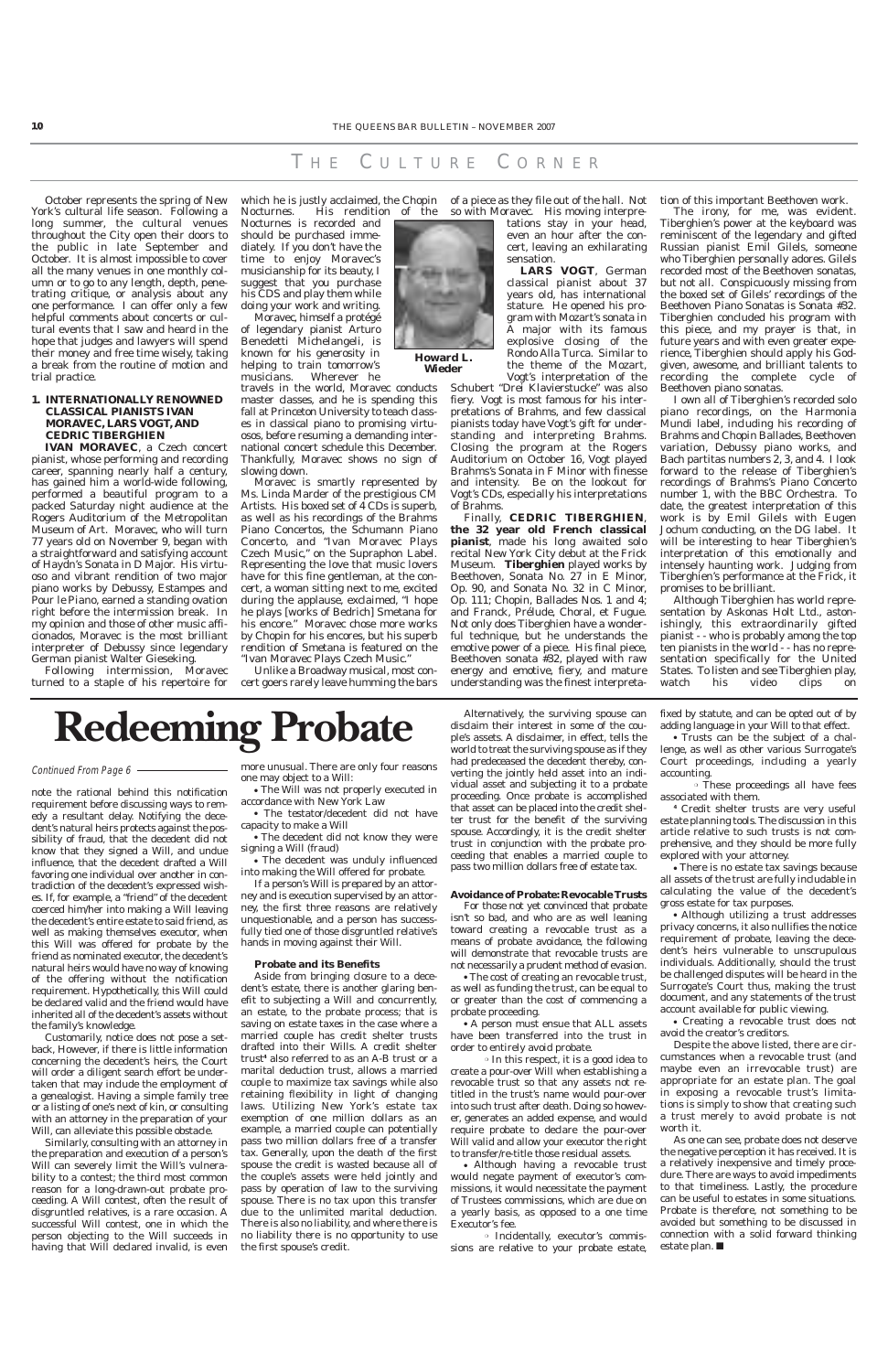#### www.cedrictiberghien.com.

The Frick is a wonderful place to enjoy concerts at very reasonable prices on a Sunday evening. Please check its schedule at www.frick.org. Right before concert time, tour the museum and see some of the world's great art masterpieces by Rembrandt, Turner, Titian, and other immortal painters. I urge you to buy tickets **NOW** at the Frick before they are sold out: French pianist Alain Planes [December 2, 2007], the chamber group The Trio Wanderer [February 10, 2008], and German pianist Markus Groh [February 24, 2008].

For the Rogers Auditorium of the Metropolitan Museum of Art ["Met Museum"] on Fifth Avenue near East 83rd Street, I heartily recommend that you buy tickets for French pianist Helene Grimaud in a chamber performance [December 16, 2007], British pianist Stephen Kovacevich [February 21, 2008], and Brazilian pianist Nelson Freire [April 29, 2008]. You will **NOT** be disappointed in ANY of the aforementioned recommendations, on my word and guarantee.

#### **2. BOOKS ON CLASSICAL MUSIC AND OPERA BY ALLAN KOZINN, NORMAN LEBRECHT, AND ANTHONY TOMMASINI**

How do you start a classical music collection, especially for the novice listener? The first step is the purchase of **ALLAN KOZINN'S** excellent book **THE NEW YORK TIMES ESSENTIAL LIBRARY: CLASSICAL MUSIC - - A CRITIC'S GUIDE TO THE 100 MOST IMPOR-TANT RECORDINGS** [2004 Times Books/Henry Holt & Co. \$17.00]. The title is not grandstanding or immodest. Kozinn's book **IS** essential. Kozinn modestly warns that his book is NOT meant to be the definitive guide, but as I reviewed his picks and juicy commentary, I couldn't disagree with one!! Kozinn's book is strictly limited to classical music, and it does not cover operatic recordings.

With so many recordings available of Tchaikovsky's brilliant 4th, 5th, and 6th Symphonies, he soundly steers buyers to the set by Mravinsky conducting the Leningrad Philharmonic Orchestra, still to this day unrivaled for its intensity. While everyone mourns the deaths of Chopin, Schubert, and Mozart, all of whom died while in their 30's, Kozinn also points out to the genius of Spanish composer Juan Crisostomo Arriaga, who died while only 19 years old. Kozinn will advise you which of Arriaga's works to get and by which interpreter.

#### 3. **12th STREET BOOKS and ACADEMY REC**

Which conductor's Beethoven cycle of Nine Symphonies to buy? Mystery is the spice of life, and you'll have to read Kozinn's insightful suggestion on page 86 of this indispensable, superbly written, and easily understandable book. So if you're overwhelmed by different books on classical music, and don't have the time to test different interpretations or to spend a lot of time poring over the Penguin Guide to Classical Music, order this book at www.bn.com or www.amazon.com. To most devotees of classical music, Allan Kozinn's well-written reviews regularly gracing the pages of **The New York Times**, are required reading. Kozinn has the gift for making classical music come alive, without indulging in snobbish terms. Kozinn's knowledge of the music world and industry is vast, and his book on **THE BEATLES** [Phaidon Press 1995] is market.

British music critic **NORMAN LEBRECHT** is always provocative, and his recent book **THE LIFE AND DEATH OF CLASSICAL MUSIC** [Anchor Books 2007] is interesting, and even vital for your collection. Lebrecht's book also makes recommendations on operatic works, mixed with interesting commentary. In describing a recording of conductor Lorin Maazel, Lebrecht writes of Maazel's temperament: "The Vienna Philharmonic played through gritted teeth and intrigued against Maazel behind a facade of imperial courtesies....Maazel sacked the English producer, David Mottley, who, years later, told friends he still had nightmares of the conductor's glaring eyes." [*Id*., page 287].

Lebrecht's book **THE SONG OF NAMES** [Anchor Books 2002] is a wonderful, entertaining read, describing the world of classical music and Jewish life in London. With a gift for character description and adjectives, this book will sustain your interest. You don't have to be Jewish, British, or lover of classical music to delight in this award-winning, fictional work.

Turning to the world of opera, the book to buy is **THE NEW YORK TIMES ESSENTIAL LIBRARY: OPERA - - A CRITIC'S GUIDE TO THE 100 MOST IMPORTANT WORKS AND THE BEST RECORD-INGS** [2004 Henry Holt & Co. \$18.00], chief classical music critic for **The New York Times** Anthony Tommasini discusses opera without a trace of elitism. Tommasini, a gifted pianist and biographer of **VIRGIL THOMSON: COM-POSER ON THE AISLE** [also in my library], will write an essay on the opera of Lucia di Lammermoor and mix it with reminiscences from his childhood of watching a Looney Tunes Elmer Fudd cartoon featuring a famous sextet from Act II of that opera. How do you beat that?!

still the tops - - by far - - in a crowded sical music and opera CDs at very affordable prices is **ACADEMY RECORDS & CDs**, 12 West 18th Street, between 5th and 6th Avenues, only a few blocks away from **12TH STREET BOOKS**.

Tommasini will inform you of how Christoph Williabald Gluck was a poor street musician who played the Jew's harp on the street [page 70] and opine that the cruelest loss to opera was the untimely death of *Carmen's* composer Georges Bizet, who died at age 36, not realizing the success of his great work. "He was just getting going," [page 28]. If you *think* you hate opera, please read Tommasini's book - - you'll be converted by his wit, charm, and insights. If you love opera, you need to order this book before you read the rest of my column!

Aside from ordering on line, whoever visits the Union Square/14th Street area in Manhattan is in store for a treat. Everyone knows the Strand Bookstore at East 12th Street and Broadway. But not many persons know about a little shop, just around the corner from Cardozo Law School, named **12TH STREET BOOKS**, at 11 East 12th Street, between Fifth Avenue and University Place. At **12TH STREET BOOKS**, tel. 212-645- 4340, you can find a treasure trove of rare and hard-to-find books at phenomenal prices, usually lower than that charged by Strand Bookstore.

Upon reading the aforementioned books by Kozinn, Lebrecht, and Tommasini, you will **DEFINITELY** want to buy CDs. Without breaking your budget, the best place to buy clas**Miami Office One Biscayne Place** 11098 Biscayne Blvd. Suite 405 Miami, FL 33161 P: 305 895.5700 F: 305 892.1107

**Palm Beach Office** Peninsula Executive Center 2385 NW Executive Center Dr. Suite 100 Boca Raton, FL 33431 P: 561 995.5001 F: 561 962.2710

### Toll FREE: 1-877-FLA-ATTY (352-2889) www.personalinjurylawyer.ws

**ACADEMY RECORDS & CDs**, tel. 212-242-3000, without ANY doubt, has the most helpful and knowledgeable staff of any music store in the tri-state area. It sells both new and used CDs. From owner Joseph Ganun, to sales associates John T. Greene, Berna, Aliberto, Fred, and others, the aim is to assist you in your selections, not pitch a sale.

#### **ACADEMY RECORDS**

**& CDs** also sells non-classical music CDs and DVDs. Before you pay inflated prices elsewhere, this is the place to shop. The store is open on Saturdays until 8 PM and on Sundays until 7 PM, but don't come in 20 minutes before closing time. You will want to spend some time and money getting bargains. Especially with the holidays approaching, this is a great place to buy gifts without going bankrupt.

#### **4. BROOKLYN ACADEMY OF MUSIC**

The Brooklyn Academy of Music

("BAM") [www.bam.org] offers a cultural season of music, dance, and film that is simply superb. Thanks to a friend's invitation, I attended a performance of the Madrid troupe Compañía Nacional de Danza. The Compañía Nacional de

Continued On Page 12

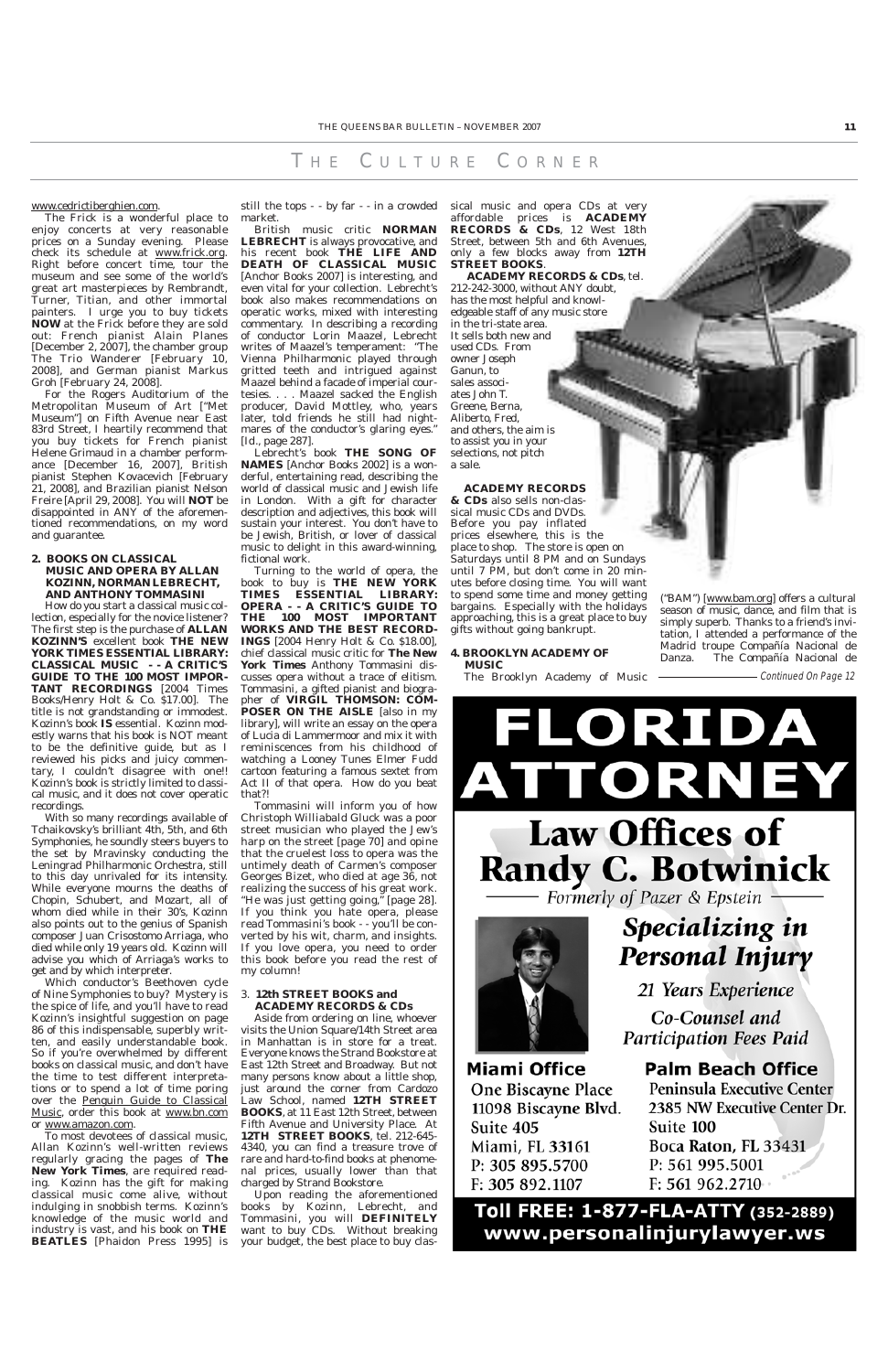Danza presented three ballets choreographed by its artistic director, Nacho Duato: "Por Vos Muero," "Castrati," and "White Darkness." Though I am not a critic of dance, I enjoyed the evening immensely. The choreography of Mr. Duato, born in Spain, did not provide for the dancers to do leaps in the manner of the Bolshoi Ballet, but their grace, suppleness of movement, energy, preparation, and athleticism were absorbing, captivating, and breathtaking.

A common denominator of the three ballets, with vastly different themes, was the constant movements and pairings of the entire company. Unlike other ballets featuring a principal with a corps de ballet in the background, Mr. Duato clearly involves the entire company in his creative and deft choreography. The sound engineering, lighting, and costumes were also superb. When I left that evening, I knew that I would return to BAM again.

For those judges and lawyers who don't drive, BAM is located within short walking distance to the Atlantic Avenue subway stops of the 2, 3, 4, 5 trains, and the LIRR. There are several excellent dining establishments within two blocks of BAM. Please consult your schedule for the starting time of the performance, because several performances, like the one I attended, began at 7:30 PM, not 8 PM.

#### **5. THE 92D STREET Y**

This season again, **THE 92ND STREET Y** offers compelling reason to subscribe to its musical and lecture season, without having to pay bloated ticket prices and subscriptions of both Carnegie Hall [as reported by **The New York Times**, Carnegie Hall is embroiled in controversy by its messy eviction of longtime tenants and questionable assignment of contracts] according to an expose and the New York Philharmonic.

The Tokyo String Quartet and internationally acclaimed violinist Christian Tetzlaff are among the prominent performers who will play at the 92d Street Y. Check out the exciting schedule at www.92y.org.

#### **6. THE METROPOLITAN OPERA**

Among the excellent operas offered by The Metropolitan Opera, under the management of Peter Gelb, were *Aida*, *Madama Butterfly*, and *Lucia di Lammermoor*. The three operas are big hits largely owing to the three gifted sopranos who play the title characters: Angela Brown [*Aida*], Patricia Racette [*Butterfly*], and Natalie Dessay [*Lucia*].

*Aida* featured superb sets and the voice of gifted soprano Angela Brown in the title role. *Madama Butterfly* had superb singing and acting performances by Patricia Racette in the title role in an intense, nonstop, tour de force performance. Check out www.patriciaracette.com. Also superb were tenor Roberto Alagna, overcoming the international controversy of his walk-off from the stage in Act I of *Aida* at La Scala. Alagna brought good voice and multi-nuanced performance as the cad in portraying the unthinking and hurtful Lt. Benjamin Franklin Pinkerton. Also memorable was the highly underrated and gifted mezzo-soprano Maria Zifchak for her role as Suzuki, Butterfly's loyal and discerning servant. I have long admired her superb singing of Mozart, recorded on



There is a reason why the cover of the Metropolitan Opera's season booklet features Natalie Dessay as Lucia di Lammermoor in composer Gaetano Donizetti's masterpiece. This French soprano and actress, in her portrayal of the fragile Lucia, dominated and driven mad by a controlling, manipulative, and narcissistic brother, has laid claim to the finest performance **ever** given in this role, exceeding the portrayals of other famous Lucias, Joan Sutherland and Maria Callas.

In the performance I saw, Mariusz Kwiecien, the Polish baritone playing Lord Enrico Ashton, withdrew after Act II. Talk about being in the right place at the right time, I was in the press office when the call came from backstage about Kwiecien. He gave an excellent performance, and his understudy, Stephen Gaertner, making his Met Opera debut in a major role, was equally robust in voice. In Act III, scene 1, Stephen Gaertner was nervous as a last-second understudy replacement, but, in this nose-to-nose confrontation between the two alpha males of the opera, Lucia's lover Edgardo versus her controlling brother Enrico, Gaertner inexplicably stepped back, thereby signaling fear, something that the controlling and violent Enrico would **never** do! Still, the circumstances of a last-second change require forgiveness. Gaertner certainly has the vocal equipment to be a staple of the Met's star lineup. Mary Zimmerman's production of *Lucia* was, in short, brilliant, and her diligence in visiting Scotland to study mansions and landscapes paid off handsomely in this visually arresting production.

Yet, I loved every minute of the show! Glenn Close, portraying a dismal mother, but super sharp litigator who can dish out excellent homespun advice about life one moment and attempt to blackmail her opponent in another, gives a tour de force performance. The show's success, in addition to Glenn Close's magnificent acting, is in the writing and the editing process which alternates frequently between flashback and forward action, in the drama surrounding the death of Dr. David Conner [Noah Bean], associate Ellen's fiancé.

#### **7. THE JOYCE HATTO and WILLIAM BARRINGTON-COUPE SCANDAL**

Earlier this year, in a column, I described the fraud perpetrated by pianist Joyce Hatto and her husband, record producer William Barrington-Coupe. The classical music world was shocked to learn that Hatto and Barrington-Coupe perpetrated a fraud of massive proportion, stealing the recorded works of virtuosi pianists and passing

#### them off as Hatto's.

Journalist Mark Singer recently elaborated on this international hoax, theft, and fraud in a well-researched, wellwritten, gripping, and fascinating article "Fantasia for Piano," appearing in the September 17, 2007 issue of **The New** magazine, available at<br>yorker.com. The fraud by www.newyorker.com. Hatto and her husband, which duped even major music critics, would never have been uncovered without recent technological advances.

#### **8. "DAMAGES" ON TELEVISON'S FX NETWORK STARRING GLENN CLOSE**

Television, too, at its best, is a cultural event. And the FX Network's production of the legal thriller had me riveted to the television set Tuesday nights at 10 PM, throughout its 13 week run, concluding with the finale on October 23. "Trust no one!" is the mantra and dictum that resonates throughout the serial. You may continue reading because I will not divulge important scenes from the show's first season.

Glenn Close plays superstar plaintiff's attorney Patricia ("Patty") Hewes, a ruthless litigator aiming not only to best the other side, but to destroy the opposing litigant, Arthur Frobisher [played by talented Ted Danson in a beautifully nuanced performance], a villainous Enron-type CEO who has ruthlessly left his employees without their pensions when he unloaded his company's stock.



Although accepting the ABA's award for her pro bono commitments and contributions, Hewes is no saint. Hewes [Glenn Close's character], in a scene reminiscent of the boiled bunny in "Fatal Attraction," has star witness Katie Conner's [Anastasia Griffith] beloved pet canine Saffron knifed to death in order to induce the witness into the false belief that Frobisher ordered the killing to induce her silence. In another telling moment, Hewes relates to Ellen Parsons [brilliant co-star Rose Byrne], her hardworking, first year associate, that she, Patty, was adored by her college sweetheart who worked night and day, holding two jobs, to put her through law school.

Hewes, without emotion, continues that the moment she received her J.D. degree, she dumped him! Why? "He lacked ambition."

The drama is played by an ensemble cast with sensitivity and brilliance. Each of the characters is flawed in various degrees and respects. Litigator Ray Fiske [Zeljko Ivanek], Patty's chief adversary, is protective of witness Gregory Malina [Peter Facinelli], not simply because he is a witness, but because of his attraction to him, and yet wants to protect his loving wife from emotional harm. But even Ray has his ethical code, refusing to "tank" a case to Patty.

Also rounding out the cast are excellent supporting role performances by actors Philip Bosco [this 77 year old actor with a mellifluent voice was a carnival worker and trailer truck driver before turning to acting], Michael Nouri, and Tate Donovan.

Throughout the 13-week run there is enough criminality that would keep the legal staffs of both law enforcement and a disciplinary committee occupied. The sad part of the show is that somehow, in a high stakes litigation, much of the conspiratorial action and ruthless prevarication is altogether possible.

In a critical moment, when Patty hands Ellen a potentially piece of incriminating evidence, she asks her first year associate: "Can I trust you?" This tormented and intensely important question is posed by the superstar, ruthless, poised, and charismatic litigator who has previously, by both word and example, taught her protégé to "trust no one!"

I have been reliably informed that *Damages'* creators and executive producers, Todd A. Kessler, Glenn Kessler, and Daniel Zelman, recently got the green light to proceed with a second season. If the first season gets repeated or appears on DVD, don't miss out on the suspense and nail-biting excitement. If you have children, parental discretion is required because of the language and violence. [During a weekend daytime marathon of the series leading to the finale, interestingly, and perhaps required by the FCC, a lot of the foul language was edited]. If you have throw pillows on your sofa, prepare to have them re-stuffed! Interesting scripts, tight direction, excellent acting, superb editing, and an excellent background musical score result in a masterful thriller, rivaling that of "24." Finally, remember Patty's advice: **"Trust No One!"** ■



**HOWARD L. WIEDER is the sole editor/writer of both "The Culture Corner" and the "Books at the Bar" columns, appearing regularly in The Queens Bar Bulletin and is Justice Charles J. Markey's Principal Law Clerk in IAS Part 32 [Civil Term] in Long Island City, New York.**

Continued From Page 11

#### T H E C ULTURE C ORNER

#### **Glenn Close**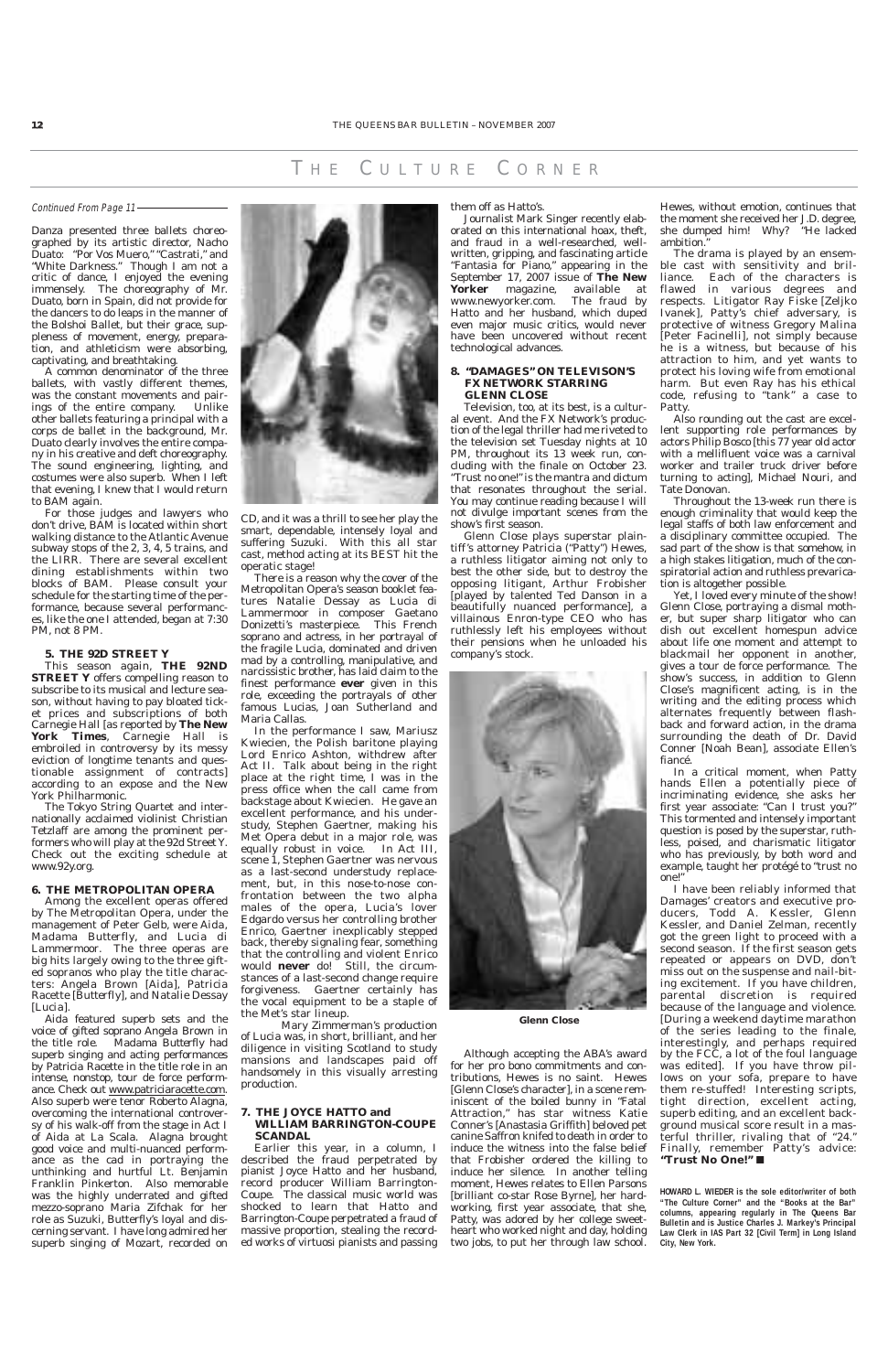## **"Don't Be Left Out – Fight!"**



**• BOLI Awards • Real Estate Top Deals • Health Care Heroes • Homes of Distinction • LI Classic Golf-Commerce Bank Championship • Legal Services Directory • Best Places to Work • Bank Branch Directory • Holiday Party Planner & Gift Guide and more..**.



**Phone: (631) 737-1700 Fax: (631) 737-1890** 

### **online!**

- **52 Weekly Issues of Long Island Business News**
- **Unlimited Access to libn.com Archives**

"Don't Be Left Out – Fight!" was the motto for the 7th Annual Queens Fair Housing Conference. The Queens County Bar Association again was a cosponsor of the conference which was held on June 23rd at the The Tabernacle of

Prayer in Jamaica. Other sponsors were the Queens Legal Services Corporation, New York Urban League/HPD and the Jamaica branch of the NAACP. QCBA President David L. Cohen provided welcoming remarks for the conference and the keynote speaker was Assistant Attorney General Lois M. Booker-Williams.

The conference which was free and open to the public featured representatives from various community service organizations and governmental agencies providing information on a wide range of information important to residents of Queens County. Issues relevant to both homeowners and renters were addressed. Topics covered included, housing for seniors, predatory lending, consumer fraud, housing dis-

crimination and various loan programs available. Free refreshments were provided and there were drawings for free prizes, such as DVD players and television sets. There was an enormous turnout for the Saturday afternoon conference and attendees were very appreciative for the valuable information they received. Carl Callender, the

Director of Queens Legal Services and his staff, including staff attorney Cindy Katz did a great job of organizing this event. ■

**\*Mark Weliky is Pro Bono Coordinator for the Queens County Bar Association**

### **EMPLOYMENT & LABOR LAW**

❑ Sexual Harassment ❑ Americans with Disabilities Act ❑ Education Law ❑ Arbitrations

❑ Union Representation ❑ Title VII – Discrimination ❑ Pension Issues

Counsel to the Profession – over two decades Commentator – Cochran & Company; Chairperson of Employment Law Committee – Queens County Bar Association NELA (National Employment Lawyers Association) member

**45-18 Court Square, Suite 403, Long Island City, New York 11101 Telephone 718-275-6700 Fax 718-997-0829**

**STEPHEN D. HANS & ASSOCIATES, P.C.** *Counsel to the Profession*

**By MARK WELIKY\***





**EARHART LEIGH ASSOCIATES** 

IN CORPORATED

www.insurance4lawfirms.com

500 Fifth Avenue Suite 2210 New York, NY 10110



1077 Northern Blvd., Roslyn, NY 11576 www.CollardRoe.com

**Over 8,000 patents granted Over 15,000 trademarks obtained**

**Over 40 years of experience**



### Patent on Experience

- Our expertise extends to all areas of technology
- We represent everyone from individuals to multinational corporations
- We serve clients with distinction in both foreign and domestic intellectual property law
- We help clients identify emerging technologies and ideas

For more information, call us today at **516.365.9802** or fax us at 516.365.9805.

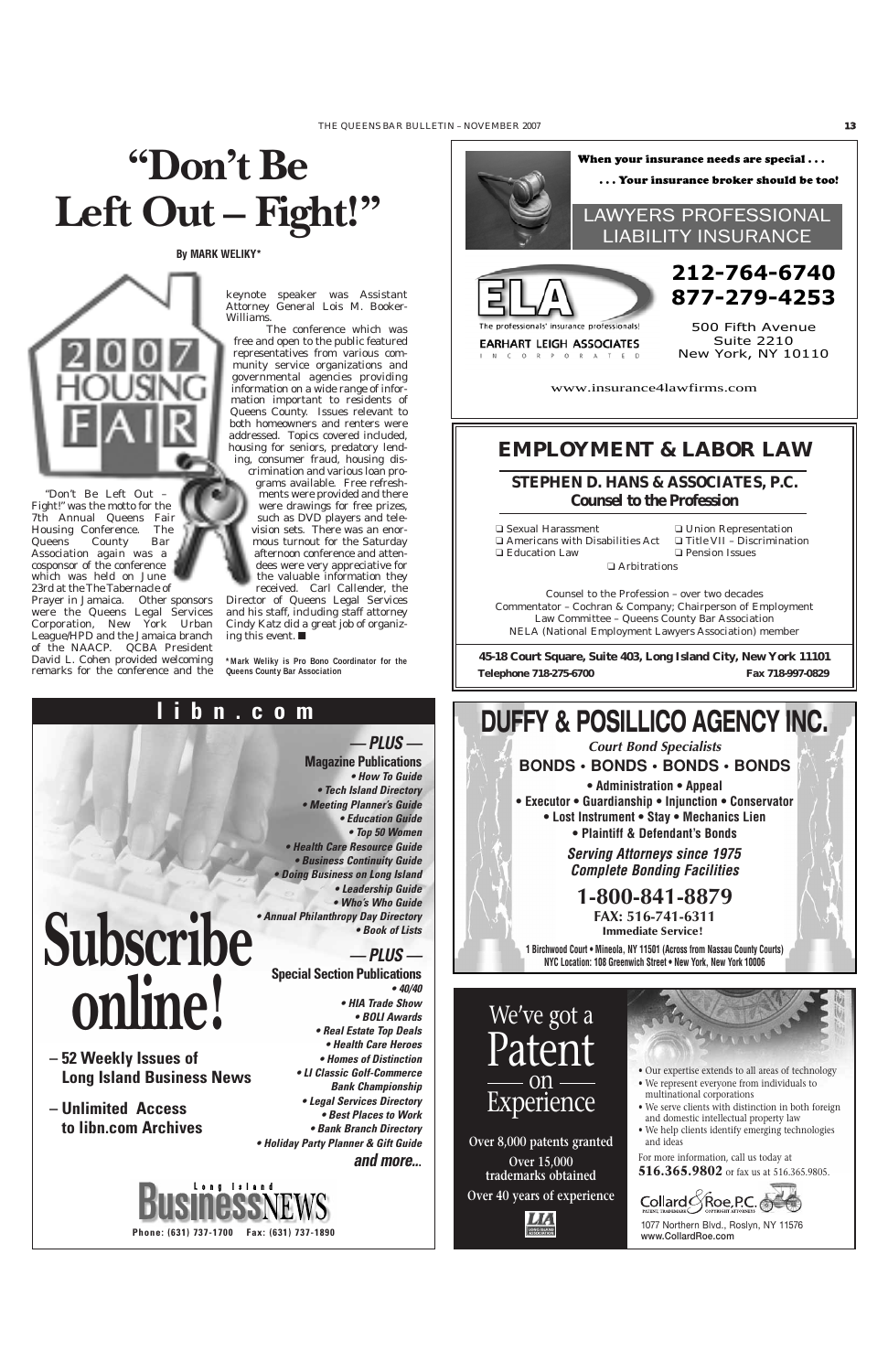**The Following Attorneys Were Disbarred By Order Of The Appellate Division, Second Judicial Department:**

#### **Denise D. Cooper, admitted as Denise D. Rosenberg (June 26, 2007)**

The respondent tendered a resignation wherein she acknowledged that she could not successfully defend herself on the merits against charges that she, *inter alia*, converted \$40,000 from her escrow account in relation to one matter and \$92,592.38 in relation to another matter.

#### **Joseph C. Levine, admitted as Joseph Charles Levine (June 26, 2007)**

The respondent tendered a resignation wherein he acknowledged that he could not successfully defend himself on the merits against charges that he, inter alia, drew checks on his attorney trust account that were dishonored due to insufficient funds; that he failed to safeguard at least \$250,000 of a client's personal injury settlement; and that he failed to safeguard a \$60,000 down payment on a real estate contract.

#### **Steven Pasternak (July 10, 2007)**

By order of the Supreme Court of New Jersey dated February 24, 2005, the respondent was disbarred for the knowing misappropriation of trust funds and was permanently disbarred. Upon the Grievance Committee's motion for reciprocal discipline, pursuant to 22 NYCRR 691.3, the respondent was disbarred in New York, effective immediately.

#### **Daivery Taylor, admitted as Daivery Gerard Taylor (July 10, 2007)**

In or about August 2004, the respondent was charged in Nassau County with multiple counts of offering a false instrument for filing in the first degree; multiple counts of insurance fraud; multiple counts of grand larceny in the third degree; one count of scheme to defraud in the first degree; and one count of enterprise corruption. On September 29, 2005, the respondent was convicted, after a non-jury trial, of one count of scheme to defraud in the first degree, and four counts of offering a false instrument for filing in the first degree. By virtue of his felony conviction, the respondent ceased to be an attorney and counselor-at-law pursuant to Judiciary Law §90(4)(a) and was automatically disbarred.

#### **Robert A. Heghmann (August 7, 2007)**

By order of the Supreme Court of the Judicial District of Hartford dated September 28, 2005, the respondent was disbarred in the State of Connecticut " 'having failed to appear for trial, and Disciplinary Counsel having appeared with witnesses and ready for trial.' " The disciplinary complaint in Connecticut charged the respondent with failing to diligently pursue a client's matter and failing to return an unearned fee of \$10,000 after abandoning the client's case and spending the money on himself. Upon the Grievance Committee's motion for reciprocal discipline, pursuant to 22 NYCRR 691.3, the respondent was disbarred in New York, effective immediately.

#### **Nancy E. Cohen, admitted as Nancy Ellen Cohen, a suspended attorney (August 21, 2007)**

By decision and order of the Appellate Division dated November 8, 2006, the respondent was immediately suspended from the practice of law, pending further proceedings, upon a finding that she was guilty of professional misconduct immediately threatening the public interest in that she failed to answer a complaint of professional misconduct and/or appear pursuant to a judicial subpoena, and that there existed other uncontroverted evidence of professional misconduct against her. Having thereafter failed to answer a petition of charges alleging failure to cooperate with the lawful demands of the Grievance Committee; failure to properly maintain her attorney registration; failure to appear pursuant to a judicial subpoena; and pleading guilty to operating a motor-vehicle while intoxicated, an unclassified misdemeanor, in the Lewisboro Town Court, Westchester County, the charges in the petition were deemed established and the respondent was disbarred.

> On May 26, 2005, criminal informations were filed in the City Court of Long Beach charging the respondent with operating a motor vehicle while intoxicated and aggravated unlicensed operation of a motor vehicle in the first degree. On August 4, 2005, the respondent entered a plea of guilty to operating a motor vehicle while under the influence of drugs or alcohol, a class E felony, and aggravated unlicensed operation of a motor vehicle in the second degree, an unclassified misdemeanor. By virtue of her felony conviction, the respondent ceased to be an attorney and counselorat-law pursuant to Judiciar

#### **Steven Arthur Bloomberg (September 11, 2007)**

On or about February 4, 2005, the respondent entered a plea of

> §90(4)(a) and was automatically disbarred.

guilty to the felony offense of criminal possession of a controlled substance in the fourth degree. By virtue of his felony conviction, the respondent ceased to be an attorney pursuant to Judiciary Law  $\S 90(4)(a)$  and was automatically disbarred.

#### **Barry Lee Chasky (September 11, 2007)**

The respondent tendered a resignation wherein he acknowl-

edged that he could not successfully defend himself on the merits against charges that he improperly loaned in excess of \$1 million dollars in fiduciary funds held on behalf of First American Title Insurance Company of New York ("First American") to James H. Gomez and/or 213 Union Street Realty Corporation without First American's knowledge or consent.

#### **Kevin J. Cummings, admitted as Kevin John Cummings, a suspended attorney (September 11, 2007)**

By decision and order on motion of the Appellate Division dated August 15, 2005, the respondent was immediately suspended from the practice of law, pending further proceedings, upon a finding that he was guilty of professional misconduct immediately threatening the public interest based upon his repeated failure to timely and fully cooperate with lawful requests of the Grievance Committee and uncontroverted evidence of his failure to preserve funds entrusted to him by his clients. The respondent thereafter tendered a resignation wherein he acknowledged that he could not successfully defend himself on the merits against charges predicated on the foregoing.

#### **John C. King, admitted as John Crane King (September 11, 2007)**

By order of the Supreme Court of Kansas dated October 14, 2004, the respondent was disbarred in that State based upon the undisputed findings of a disciplinary panel of the Kansas Board for the Discipline of Attorneys that he failed to properly safeguard the property and/or funds of multiple clients and failed to cooperate in an investigation of his conduct. Based on the Grievance Committee's motion for reciprocal discipline pursuant to 22 NYCRR 691.3, the respondent was afforded a hearing in New York. Upon finding that the respondent had failed to establish any defenses to the imposition of reciprocal discipline, he was disbarred in New York.

#### **Herbert M. Kuschner, a suspended attorney (September 11, 2007)**

By decision and order of the Appellate Division dated March 9, 2007, the respondent was immediately suspended from the practice of law, pending further proceedings, upon a finding that he was guilty of professional misconduct immediately threatening the public interest in that he failed to submit an answer to complaints of professional misconduct and/or failed to comply with the lawful demands of the Grievance Committee. Having thereafter failed to answer the petition of charges served upon him, the charges in the petition were deemed

established and the respondent was disbarred.

#### **Luis A. Medina (September 11, 2007)**

The respondent tendered a resignation wherein he acknowledged that he could not successfully defend himself on the merits against charges of overreaching; breach of fiduciary duty with respect to the handling of

client funds; impermissible conflict of interest; failure to provide zealous representation to a client; and other conduct adversely reflecting on his fitness as a lawyer.

#### **Nancy E. O'Brien (September 11, 2007)**

#### **Peaches H. Drummond (September 18, 2007)**

The respondent tendered a resignation wherein she acknowledged that she could not successfully defend herself on the merits against charges that she engaged in an impermissible conflict of interest in a real estate transaction and neglected a client matter.

#### **Jack Martin, a suspended attorney (September 18, 2007)**

By decision and order of the Appellate Division dated November 8, 2006, the respondent was immediately suspended from the practice of law, pending further proceedings, upon a finding that he was

guilty of professional misconduct immediately threatening the public interest in that he failed to submit written answers and/or supply information in connection with three separate complaints, and failed to comply with the lawful demands of the Grievance Committee. Having failed to answer the petition of charges served upon him, the charges in the petition were deemed established and the respondent was disbarred.

#### **The Following Attorneys Were Suspended By Order Of The Appellate Division, Second Judicial Department:**

#### **Robert Tavon (July 18, 2007)**

The respondent was immediately suspended from the practice of law, pending further proceedings, upon a finding that he was guilty of professional misconduct immediately threatening the public interest based, *inter alia*, upon his failure to appropriately cooperate in the investigation of multiple complaints of professional misconduct lodged against him.

#### **Jack Fisher, admitted as Jack Robert Fisher (July 31, 2007)**

The respondent was found guilty, after a disciplinary hearing, of entering into an agreement charging an illegal or excessive fee for legal services; engaging in conduct adversely reflecting on his fitness as a lawyer as a result of the foregoing; engaging in conduct involving dishonesty, fraud, deceit, or misrepresentation by providing misleading information to his client's accountant relative to the representation; engaging in conduct involving dishonesty, fraud, deceit, or misrepresentation by failing to include a provision in his client's retainer agreement addressing payment of a legal fee in the event that litigation was not necessary; failing to provide a client in a contingent fee matter with a writing stating the method by which his fee would be determined; conduct involving dishonesty, fraud, deceit, or misrepresentation by mischaracterizing his prior contact with the Grievance Committee while under oath. He was suspended from the practice of law for a period of one year, commencing immediately and continuing until further order of the Court.

#### **Thomas A. Giamanco (July 31, 2007)**

By order of the Supreme Court of New Jersey dated November 17, 2006, the respondent was suspended from the practice of law for a period of three months in the State of New Jersey, effective immediately, and until further order of the Court. The New Jersey order was based upon a decision of the Disciplinary Review Board of the Supreme Court of New Jersey dated October 19, 2006, finding that the respondent negligently misappropriated client funds, failed to keep pertinent records, and failed to file an answer to a complaint and to comply with the terms of an Agreement in Lieu of Discipline. Upon the Grievance Committee's motion for reciprocal discipline, pursuant to 22 NYCRR 691.3, the respondent was suspended from the practice of law in New York for a period of six months, commencing August 30, 2007, with leave to apply for reinstatement upon the expiration of said period.

#### **Eugene A. Romano, admitted as Eugene Anthony Romano (July 31, 2007)**

The respondent was found guilty,

#### C OURT N OTES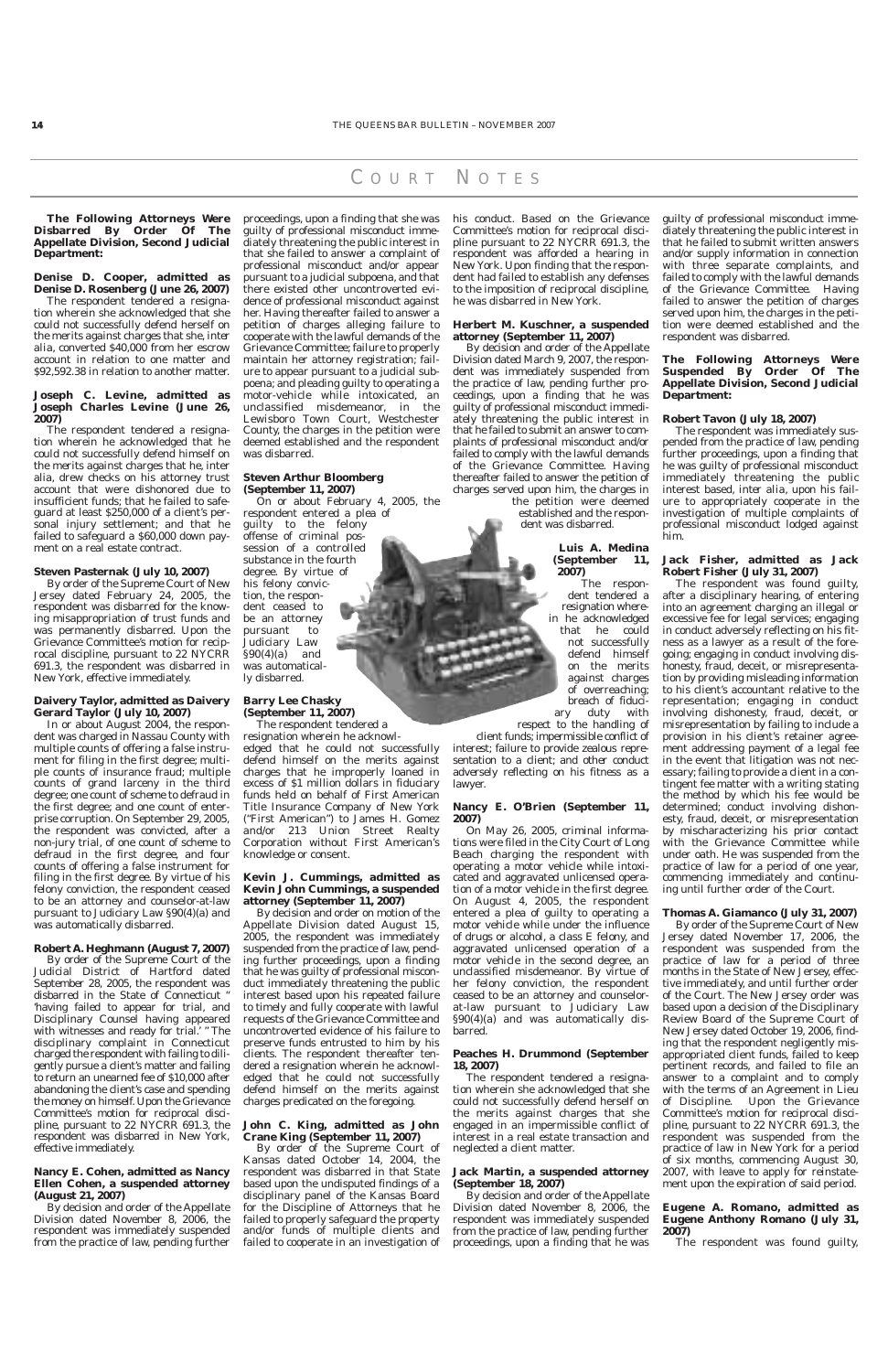#### C OURT N OTES

after a disciplinary hearing, of misappropriating funds entrusted to him as a fiduciary, incident to his practice of law, and failing to maintain required bookkeeping records. He was suspended from the practice of law for a period of two years, commencing August 31, 2007, and continuing until further order of the Court.

#### **Clayton V. Blankston (September 11, 2007)**

By order of the Supreme Court of Louisiana dated June 29, 2001, the respondent was suspended from the practice of law in that State for a period of one year and one day, followed by a one-year period of probation. By further order dated October 3, 2003, the respondent was suspended in Louisiana for a period of two years, with that suspension running concurrently with the prior suspension. Upon the Grievance Committee's motion for reciprocal discipline pursuant to 22 NYCRR 691.3, the respondent was suspended from the practice of law in New York for a period of two (2) years, effective October 11, 2007, and continuing until the further order of the Court.

#### **Mark J. Nerenberg, admitted as Mark Joel Nerenberg, a suspended attorney (September 11, 2007)**

By opinion and order of the Appellate Division dated December 1, 2003, the respondent was suspended from the practice of law for three years, commencing January 2, 2004, based upon a prior disciplinary proceeding involving four charges of professional misconduct, including failing to safeguard funds entrusted to him as a fiduciary; commingling; and conduct involving dishonesty, fraud, deceit or misrepresentation. Following a further disciplinary proceeding, the respondent was found guilty of engaging in acts constituting the practice of law in violation of the Court's prior order of suspension; failing to comply with the rules of the Court governing the conduct of disbarred, suspended or resigned attorneys; and filing a false and misleading affidavit of compliance with the Court and the Grievance Committee. Based upon the foregoing, the respondent was suspended from the practice of

law for a period of five (5) years, commencing immediately and continuing until the further order of the Court.

#### **Judah J. Taub, admitted as Judah Joseph Taub, a suspended attorney (September 11, 2007)**

By decision and order on motion of the Appellate Division dated June 6, 2006, the respondent was suspended from the practice of law, pending further proceedings, as a result of his conviction on July 19, 2004, of the serious crime of offering a false instrument for filing in the second degree, a class A misdemeanor. Following a disciplinary proceeding, the respondent was suspended from the practice of law for five (5) years, commencing immediately and continuing until the further order of the Court.

#### **Warren M. Gould, admitted as Warren Morris Gould (September 18, 2007)**

- Failing to timely re-register as an attorney with OCA (17)
- Neglecting a legal matter
- Neglecting a legal matter and failing to keep the client apprised of developments
- Neglecting a legal matter; failing to communicate with the client; intentionally misrepresenting the status of the matter; and failing to pay the client pursuant to a stipulation executed and filed in a court of law
- Failing to communicate with a client and/or handle the client's matter expeditiously absent Grievance Committee intervention
- Failing to adequately supervise law office staff
- Endorsing a client's name on a settle ment check without authority to do so and failing to adequately supervise law office staff including, but not limited to, non-lawyers
- Knowingly taking an action and/or advancing a claim on behalf of a client that was unwarranted under the law and/or served merely to harass or maliciously injure another
- Improperly communicating with a represented party without the knowledge or consent of that party's attorney
- Failing to maintain a proper ledger book for an escrow account
- Engaging in various escrow account improprieties
- Lacking candor before the Grievance **Committee**

Following a disciplinary proceeding, the respondent was found guilty of engaging in conduct prejudicial to the administration of justice and/or reflecting adversely on his fitness to practice law as a result of failing to cooperate with the lawful demands of the Westchester County Bar Association Grievance Committee; engaging in conduct prejudicial to the administration of justice and/or reflecting adversely on his fitness to practice law as a result of failing to cooperate with the lawful demands of the 9th Judicial District Grievance Committee; neglecting a legal matter entrusted to him; engaging in conduct reflecting adversely on his fitness to practice law as a result of failing to communicate with his client; and engaging in conduct prejudicial to the administration of justice and/or reflecting adversely on his fitness to practice law as a result of failing to pay a debt incident to his practice of law. He was suspended from the practice of law for a period of two (2) years, commencing October 18, 2007, and continuing until the further order of the Court.

**The Following Attorneys Were Publicly Censured By Order Of The Appellate Division, Second Judicial Department:**

**Cheryl Frankel, admitted as Cheryl Barbara Greenbaum (September 11, 2007)**

Following a disciplinary proceeding, the respondent was found guilty of engaging in conduct prejudicial to the administration of justice by failing to reregister with the Office of Court Administration (OCA) and engaging in conduct adversely reflecting on her fitness to practice law by failing to cooperate with the lawful demands of the Grievance Committee.

#### **Maria Ines Gonzalez (September 25, 2007)**

By order of the Supreme Court of New Jersey dated January 23, 2007, the respondent was suspended from the practice of law in that State for a period of three months, effective February 24, 2007, for, *inter alia*, failing to safeguard funds by impermissibly allowing the use of a signature stamp on trust account checks; failing to properly supervise law office assistants; sharing fees with a non-lawyer; and assisting a non-lawyer in the unauthorized practice of law. Subsequently, by order of the Supreme Court of New Jersey dated May 25, 2007, the respondent was restored to the practice of law in New Jersey and directed to practice under the supervision of an attorney approved by the Office of Attorney Ethics for a period of one year and until further order of the court. Upon the Grievance Committee's motion for reciprocal discipline pursuant to 22 NYCRR 691.3, the respondent was publicly censured in New York.

#### **The Following Suspended Or Disbarred Attorneys Were Reinstated As Attorneys And Counselors-At-Law By Order Of The Appellate Division, Second Judicial Department:**

Sheldon Goldklang, a suspended attorney (October 1, 2007)

Sol Wachtler, admitted as Solomon Wachtler, a disbarred attorney (October 1, 2007)

Alan Zigman, admitted as Alan Scott

Zigman, a suspended attorney (October 4, 2007)

**At The Last Regular Meeting Of The State Of New York Grievance Committee For The Second And Eleventh Judicial Districts, The Committee Voted To Sanction Attorneys For The Following Conduct:**

**Diana J. Szochet, Assistant Counsel to the State of New York Grievance Committee for the Second and Eleventh Judicial Districts, has compiled this edition of COURT NOTES**